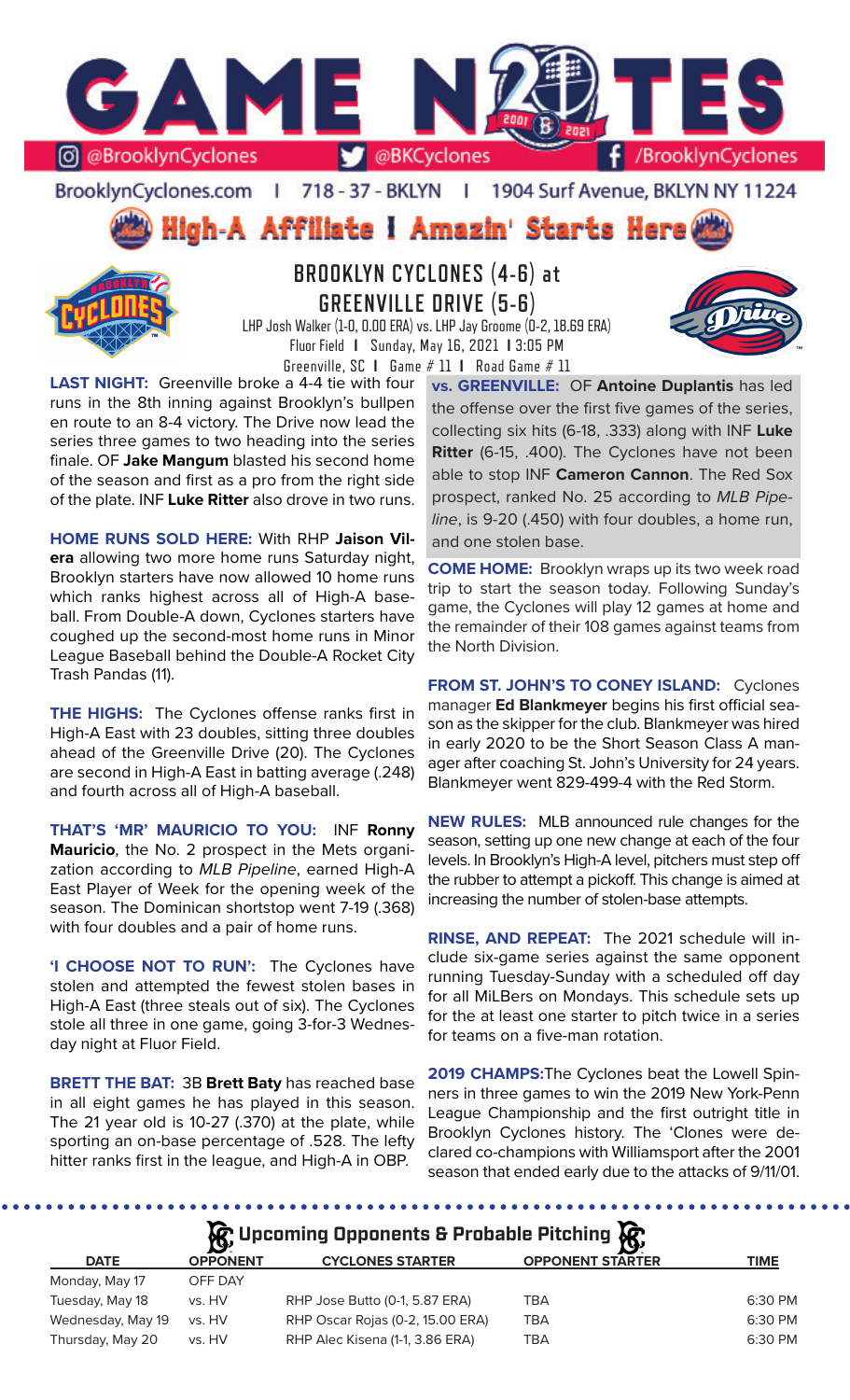| <b>MAY 16 AT GREENVILLE</b> |                                | <b>STARTING PITCHER</b>                  |                     | <b>PAGE 2</b> |
|-----------------------------|--------------------------------|------------------------------------------|---------------------|---------------|
|                             | # 23                           | <b>JOSH WALKER</b>                       |                     | <b>RHP</b>    |
|                             | Height: 6-6                    |                                          | Weight: 225         |               |
|                             | <b>Bats: Left</b>              |                                          | <b>Throws: Left</b> |               |
|                             |                                | Date of Birth: December 1, 1994          | Age: 26             |               |
|                             | <b>Hometown: Otisville, NY</b> |                                          |                     |               |
|                             |                                | How Obtained: Mets 37th round pick, 2017 |                     |               |
|                             |                                | <b>College: University of New Haven</b>  |                     |               |
|                             |                                |                                          |                     |               |

**LAST TIME OUT:** The New York native delivered his second-consecutive victory, tossing five innings of one-run ball on Tuesday with seven strikeouts.

|             |                          |      |     |              |   | 2021 GAME-BY-GAME |    |   |    |            |
|-------------|--------------------------|------|-----|--------------|---|-------------------|----|---|----|------------|
|             | <b>Brooklyn Cyclones</b> |      |     |              |   |                   |    |   |    |            |
| <b>DATE</b> | <b>OPP</b>               | DEC. | ΙP  | н            | R | ER                | BB | к | HR | <b>AVG</b> |
| 5/11        | @GVL                     | W    | 5.0 | 4            |   |                   |    |   |    | .118       |
| 5/4         | @ASH                     | W    | 5.0 | <sup>o</sup> | O | O                 |    | 8 | O  | .000       |
|             |                          |      |     |              |   |                   |    |   |    |            |

**GRATEFUL:** Walker missed the majority of the 2019 season due to surgery to repair nerve damage from a car accident with a driver who made an illegal turn near the team facility in Florida in April 2019.

**BACK FOR MORE:** Walker returns to the Brooklyn Cyclones for his third campaign, having pitched for the Coney Island club in 2018 and 2019.

**I'M PEACOCK, YOU GOTTA LET ME FLY!: Walker embarks** on his first full season assignment as a professional...Hampered by injuries since turning pro in 2017, the southpaw has  $\overline{\phantom{a}}$ only thrown 61.2 innings over four seasons...His career-high in innings pitched for a season was 32.1 for the Cyclones in 2018.

**STRIKE, WHILE THE IRON IS HOT:** During his best professional campaign in 2018 throwing 32.1 innings, Walker struck out 11.13 batters per nine innings.

**QUARANTINE WORK:** During the pandemic shutdown of the minor league season, Walker trained with his younger brother Noah, who played baseball at Division II Greensboro College.

|                 | G               | <b>ERA</b> | IP             | н            | R           | <b>ER</b> | <b>HR</b>  | BB             | Κ              | <b>AVG</b> |
|-----------------|-----------------|------------|----------------|--------------|-------------|-----------|------------|----------------|----------------|------------|
| Home            |                 |            |                |              |             |           |            |                |                |            |
| Road            | $\overline{2}$  | 0.90       | 10.0           | 4            | 1           | 1         | $\circ$    | $\overline{2}$ | 15             | .118       |
| May             | 2               | 0.90       | 10.0           | 4            | 1           | 1         | $\circ$    | 2              | 15             | .118       |
| June            |                 |            |                |              |             |           |            |                |                |            |
| July            |                 |            |                |              |             |           |            |                |                |            |
| August          |                 |            |                |              |             |           |            |                |                |            |
| September       |                 |            |                |              |             |           |            |                |                |            |
|                 | <b>PA</b>       | R          | н              | 2B           | 3B          | <b>HR</b> | <b>RBI</b> | BB             | <b>SO</b>      | <b>OPS</b> |
| vs. Left        | 11              | 1          | 1              | $\Omega$     | $\mathbf 0$ | $\Omega$  | 1          | 1              | 6              | .282       |
| vs. Right       | 25              | 0          | 3              | 1            | $\mathbf 0$ | $\circ$   | $\circ$    | 1              | 9              | .327       |
| <b>RISP</b>     | 4               | 1          | 1              | $\Omega$     | $\Omega$    | $\Omega$  | 1          | 0              | $\overline{2}$ | .500       |
| Team ahead      | 36              | 1          | $\overline{4}$ | 1            | $\mathbf 0$ | $\Omega$  | 1          | $\overline{2}$ | 15             | .314       |
| Team behind     | O               | $\Omega$   | 0              | O            | $\mathbf 0$ | $\Omega$  | $\Omega$   | 0              | O              | .000       |
| Ahead in count  | 16              | $\Omega$   | $\overline{2}$ | $\mathbf{1}$ | $\Omega$    | $\Omega$  | $\Omega$   | 0              | 9              | .312       |
| Behind in count | $7\overline{ }$ | $\Omega$   | 0              | 0            | 0           | 0         | 0          | $\overline{2}$ | 1              | .286       |

|             |   | <b>CATCHER ERA</b> |            |            |
|-------------|---|--------------------|------------|------------|
| <b>NAME</b> | G | ER                 | <b>INN</b> | <b>ERA</b> |
| Mena        | 2 | 12                 | 16         | 6.75       |
| Senger      | ൳ | 33                 | 51         | 5.83       |
| Uriarte     |   |                    |            | 3.71       |

| CYCLONES STARTING PITCHER BREAKDOWN |   |   |                                                       |     |         |  |  |
|-------------------------------------|---|---|-------------------------------------------------------|-----|---------|--|--|
| <b>STARTER</b>                      |   |   | <b>GS Quality StartsRun SupportRS/Start BC Record</b> |     |         |  |  |
| Butto, Jose                         | っ |   | 4                                                     | 20  | $1 - 1$ |  |  |
| Kisena, Alec                        | っ | O | 17                                                    | 85  | $1 - 1$ |  |  |
| Rojas, Oscar                        | っ | O | 6                                                     | 30  | $0 - 2$ |  |  |
| Vilera, Jaison                      | っ |   | 11                                                    | 5.5 | $0 - 2$ |  |  |
| Walker, Josh                        |   |   | 14                                                    | 70  | $2 - 0$ |  |  |
|                                     |   |   |                                                       |     |         |  |  |

| <b>BROOKLYN CYCLONES PITCHING BREAKDOWN</b> |         |                     |            |     |      |           |       |     |                |            |              |     |            |         |    |    |    |     |        |           |            |
|---------------------------------------------|---------|---------------------|------------|-----|------|-----------|-------|-----|----------------|------------|--------------|-----|------------|---------|----|----|----|-----|--------|-----------|------------|
|                                             | W-L     | <b>ERA</b>          | IP.        | HR. |      | ER.       | BB    | K   | <b>HR</b>      | <b>AVG</b> |              | W-L | <b>ERA</b> | IP      | н. | R  | ER | BB  | `К.    | <b>HR</b> | <b>AVG</b> |
| <b>STARTERS</b>                             | $3-5$   | 6.98                | 40.0 38    |     | - 34 | -31       | - 20  | -54 | 10             | .245       | <b>HOME</b>  | റ-റ | 0.00       |         |    |    |    |     |        |           | .000       |
| <b>RELIEVERS</b>                            | $1 - 1$ | 5.11                | 44.0 43 34 |     |      |           | 25 21 | 59  | $\overline{4}$ | .240       | <b>IROAD</b> | 4-6 | 5.57       | 84.0 81 |    | 68 | 52 | -41 | 113    | 14        | .243       |
| <b>TOTAL</b>                                |         | 4-6 5.57 84.0 81 68 |            |     |      | 52 41 113 |       |     | 14             |            | .243   TOTAL |     | 4-6 5.57   | 84.0 81 |    | 68 | 52 |     | 41 113 | 14        | .243       |

**BULLPEN NOTES**

-Brooklyn's bullpen threw it's first scoreless game Tuesday night, striking out seven over four innings in relief of starter Josh Walker.

-Wednesday night's win marked the first decision (a win for Brian Metoyer) and save (for Mitch Ragan). The starters had been the pitchers of record over the first six games.

-LHP Andrew Edwards pitched Friday and Saturday night at Asheville becoming the first pitcher this year used in consecutive games.

| K/9          | BB/9 | HR/9       |
|--------------|------|------------|
| 13.5         | 1.80 | 0.00       |
| <b>BABIP</b> | GB%  | <b>FIP</b> |
| .211         | 50%  | 1.30       |
|              |      |            |

### **WALKER'S SEASON AND CAREER HIGHS**

| WALNER 9 SEASUN AND CAREER HISHS |                              |                            |  |  |  |  |  |
|----------------------------------|------------------------------|----------------------------|--|--|--|--|--|
| 2021 Season                      |                              | Career                     |  |  |  |  |  |
| 8 (5/4 at Asheville)             | <b>Strikeouts</b>            | 8 (5/4/21 at Asheville)    |  |  |  |  |  |
|                                  | <b>Double Digit K Games</b>  | None                       |  |  |  |  |  |
| 4 (5/11 at Greenville)           | <b>High Hits, Game</b>       | 7 (7/3/17 @ GCL Cards)     |  |  |  |  |  |
| None                             | High HR, Game                | 2 (7/9/18 @ Staten Island) |  |  |  |  |  |
| 1 (5/11 at Greenville)           | <b>High Runs, Game</b>       | 7 (7/3/17 @ GCL Cards)     |  |  |  |  |  |
| 1 (2x, 5/11 at Greenville)       | <b>High Walks, Game</b>      | 4 (7/26/18 at Mah. Valley) |  |  |  |  |  |
| 5 (2x, 5/11 at Greenville)       | <b>Innings Pitched, Game</b> | 5 IP (3x, 5/4/21)          |  |  |  |  |  |
| None                             | <b>Complete Games</b>        | None                       |  |  |  |  |  |
| None                             | <b>Shutouts</b>              | None                       |  |  |  |  |  |
|                                  |                              |                            |  |  |  |  |  |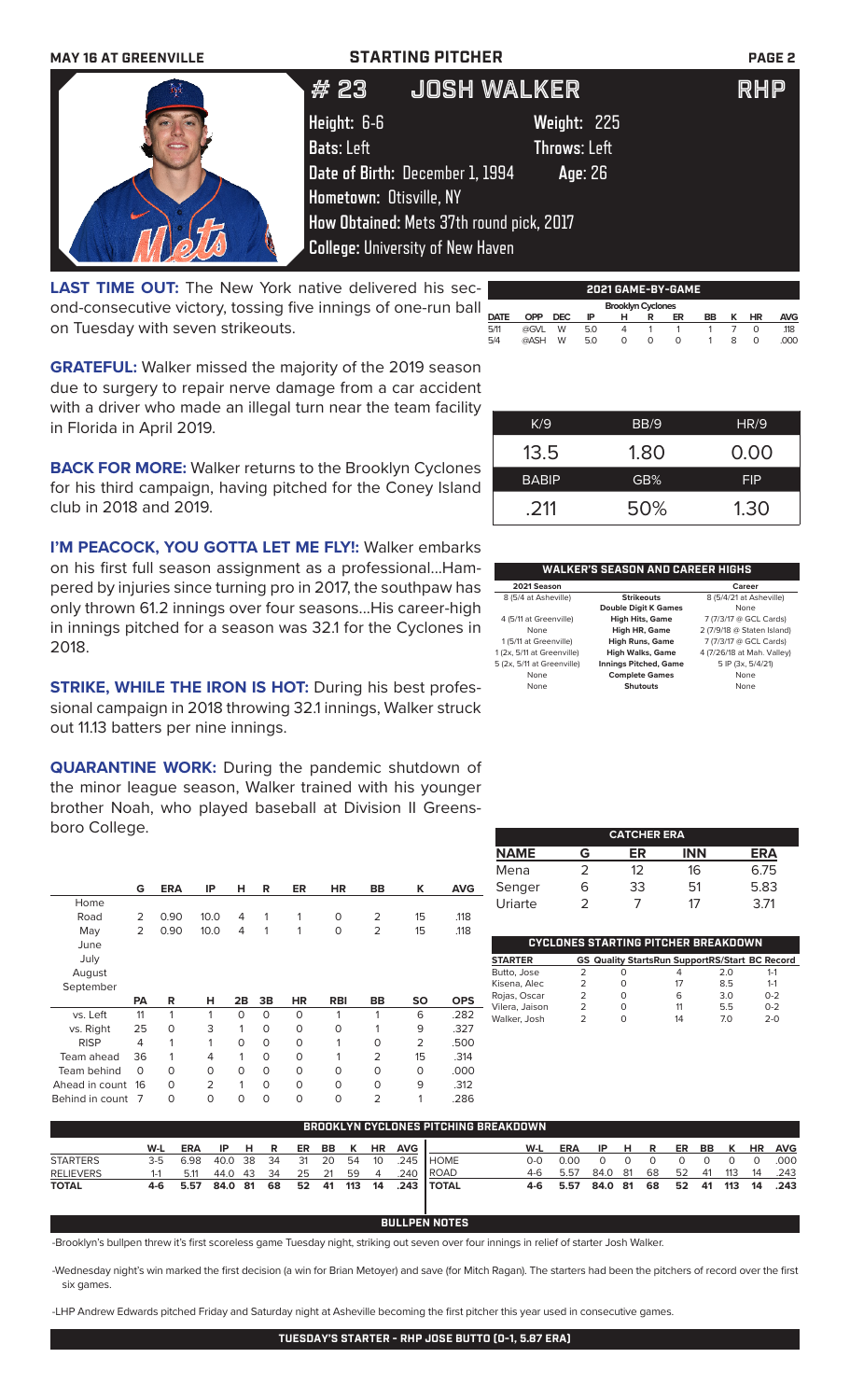| <b>MAY 16 AT GREENVILLE</b> |       | <b>BATTING PAGES</b> | <b>PAGE 3</b>                                        |  |  |  |
|-----------------------------|-------|----------------------|------------------------------------------------------|--|--|--|
| $#$ 22 BRETT BATY - INF     |       |                      | .370, 0 HR, 8 RBI, .480 w0BA, wRC+ 201               |  |  |  |
| Last Game: DNP              | Home: | Last HR:             | <b>Season High, Hits: 2 (4x, 5/11 at Greenville)</b> |  |  |  |

**RISP:** 6-10 **Road:** 10-28 **Multi-Hit Games:** 4 (5/11 at Greenville) **Season High, Runs:** 1 (5/11 at Greenville) **Streak: vs. GVL:** 4-14 **Multi-RBI Games:** 3 (5/11 at Greenville) **Season High, RBI:** 3 (5/4 at Asheville)

**Season High, SB:** 1 (5/12 at Greenville)

• Enters his third year in the Mets organization...Rated as the No. 4 prospect in the Mets system and the No. 94 prospect in baseball according to *MLB Pipeline* • Earned a non-roster invitation to Spring Training in 2021, collecting a double and a single in 10 games and 10 at-bats

• Joined the Alternate Training Site in Brooklyn in 2020

|                               |                                                                     |                                  | • Spent the majority of his first pro season with Kingsport (R) before a promotion to Brooklyn to finish the 2019 season, winning the league title with the Cyclones |
|-------------------------------|---------------------------------------------------------------------|----------------------------------|----------------------------------------------------------------------------------------------------------------------------------------------------------------------|
|                               | • Committed to the University of Texas before signing with the Mets |                                  |                                                                                                                                                                      |
| $\#$ 8 ANTOINE DUPLANTIS - OF |                                                                     |                                  | . .243, 1 HR, 4 RBI, .330 w0BA, wRC+ 108                                                                                                                             |
| Last Game: $1-4$ . $2B$       | Home:                                                               | <b>Last HR:</b> 5/6 at Asheville | <b>Season High, Hits: 2 (5/12 at Greenville)</b>                                                                                                                     |

| $RISP: 3-8$               | <b>Road: 9-37</b>    | <b>Multi-Hit Games:</b> 3 (5/13 at Greenville) | <b>Season High, Runs: 2 (5/8 at Asheville)</b>  |
|---------------------------|----------------------|------------------------------------------------|-------------------------------------------------|
| <b>Streak:</b> 6 G (9-28) | <b>vs. GVL: 6-18</b> | <b>Multi-RBI Games: 1(5/12 at Greenville)</b>  | <b>Season High, RBI:</b> 2 (5/12 at Greenville) |
|                           |                      |                                                | <b>Season High, SB:</b> 1(5/12 at Greenville)   |
|                           |                      |                                                | ----------                                      |

• Enters his third year in the Mets organization...Spent his draft year with Brooklyn and scored the game-winning run against Lowell in the 2019 NYPL Championship • Recorded eight outfield assists in 47 games to lead Brooklyn

• Finished his LSU career with 359 hits, most in school history and second-most in SEC history behind Cyclones outfielder Jake Mangum (383 hits)...Never finished a season at LSU hitting lower than .316

• Drafted in the 19th round by Cleveland in 2018 but did not sign...Brother, Armond, holds the world record in the pole vault with a height of 6.18 meters.

| $#$ 20 JOE GENORD - INF       |                             |                                                                                    | .303, 3 HR, 6 RBI, .404 w0BA, wRC+ 154,                                                          |
|-------------------------------|-----------------------------|------------------------------------------------------------------------------------|--------------------------------------------------------------------------------------------------|
| Last Game: 1-4<br>$RISP: 0-8$ | Home:<br><b>Road: 10-33</b> | <b>Last HR:</b> 5/14 at Greenville<br><b>Multi-Hit Games: 2 (5/8 at Asheville)</b> | <b>Season High, Hits: 3 (5/8 at Asheville)</b><br><b>Season High, Runs:</b> 3 (5/8 at Asheville) |
| <b>Streak:</b> 2 G (2-7)      | <b>vs. GVL: 3-15</b>        | <b>Multi-RBI Games: 1 (5/8 at Asheville)</b>                                       | <b>Season High, RBI:</b> 3 (5/8 at Asheville)<br>Season High, SB:                                |

• Enters his third year in the Mets organization...Named to the NYPL All-Star team and won a league title with Brooklyn in 2019

• Led the Cyclones with nine home runs and 44 RBIs...Earned Player of the Week honors with the Cyclones during the week of July 7.

• Two-time All-AAC honoree who led USF in home runs in each of his three seasons

• Also drafted by the Los Angeles Dodgers in the 19th round of the 2015 draft.

| l # 35   ADRIAN HERNANDEZ - OF           |                                                  |                                                                                                                              | .222, 0 HR, 0 RBI, .257 w0BA, wRC+ 63                                                                        |
|------------------------------------------|--------------------------------------------------|------------------------------------------------------------------------------------------------------------------------------|--------------------------------------------------------------------------------------------------------------|
| Last Game: DNP<br>$RISP: 1-6$<br>Streak: | Home:<br><b>Road: 2-9</b><br><b>vs. GVL: 2-9</b> | Last HR:<br><b>Multi-Hit Games:</b><br><b>Multi-RBI Games:</b>                                                               | Season High, Hits: 1 (2x, 5/12 at Greenville)<br>Season High, Runs:<br>Season High, RBI:<br>Season High, SB: |
|                                          |                                                  | . Enters his fifth year in the Mets organizationreceived 5/8 from extended spring training after the injury to OF Scott Ota. |                                                                                                              |

• Ranked the No. 30 Prospect in the NYM system by *MLB Pipeline...*Limited to four games with the GCL Mets in 2019 due to hamstring injuries.

• Hit .261 with five homers and 34 RBIs in 63 games in the Dominican Summer League in 2018.

• Signed for \$1.5 million by the Mets in 2017

| <b>JAKE MANGUM - OF</b><br># 15                                                                                                                              |                                                    |                                                                                                                                                                                                                                                                                                                                                                                                                                                             | .217, 2 HR, 4 RBI, .336 WOBA, WRC+ 112                                                                                                                            |
|--------------------------------------------------------------------------------------------------------------------------------------------------------------|----------------------------------------------------|-------------------------------------------------------------------------------------------------------------------------------------------------------------------------------------------------------------------------------------------------------------------------------------------------------------------------------------------------------------------------------------------------------------------------------------------------------------|-------------------------------------------------------------------------------------------------------------------------------------------------------------------|
| <b>Last Game: 2-3. HR. 2 RBI. 3 R. BB</b><br><b>RISP: 1-5</b><br><b>Streak: 3 G (4-11)</b>                                                                   | Home:<br><b>Road: 5-23</b><br>vs. GVL: 4-15        | <b>Last HR:</b> 5/15 at Greenville<br>Multi-Hit Games: 1 (5/15 at Greenville)<br>Multi-RBI Games: 2 (5/15 at Greenville)                                                                                                                                                                                                                                                                                                                                    | <b>Season High, Hits: 2 (5/15 at Greenville)</b><br>Season High, Runs: 3 (5/15 at Greenville)<br>Season High, RBI: 2 (2x, 5/15 at Greenville)<br>Season High, SB: |
| • Previously drafted by the Mets (32nd, 2018) and the Yankees (30th, 2017)<br>• Father, John, played nine seasons as a defensive back with the Chicago Bears |                                                    | • Enters his third year in the Mets organizationLed the Brooklyn Cyclones with 17 stolen bases and 10 HBP in 2019, winning a league title<br>. SEC and Mississippi State hits king, finishing his career with 383 hits and the 4th-most in NCAA historyWon SEC Freshman of the Year award in 2016                                                                                                                                                           |                                                                                                                                                                   |
| #2<br><b>RONNY MAURICIO - INF</b>                                                                                                                            |                                                    |                                                                                                                                                                                                                                                                                                                                                                                                                                                             | .306, 3 HR, 8 RBI, .445 w0BA, wRC+ 179                                                                                                                            |
| Last Game: 1-3, BB<br><b>RISP: 2-7</b><br><b>Streak: 8 G (11-36)</b>                                                                                         | Home:<br><b>Road: 11-36</b><br>vs. GVL: 4-17       | Last HR: 5/11 at Greenville<br>Multi-Hit Games: 2 (5/7 at Asheville)<br>Multi-RBI Games: 2 (5/11 at Greenville)                                                                                                                                                                                                                                                                                                                                             | Season High, Hits: 3 (5/7 at Asheville)<br>Season High, Runs: 2 (2x 5/7 at Asheville)<br>Seaon High, RBI: 4 (5/7 at Asheville)<br>Season High, SB:                |
| Dominican Winter League<br>• Named a South Atlantic League mid-season All-Star with Columbia (A) in 2019                                                     |                                                    | • Enters his fifth year in the Mets organizationRated as the No. 2 prospect in the Mets system and the No. 58 prospect in baseball according to MLB Pipeline<br>• Non-roster invitee to Spring Training for the third consecutive seasonSpent 2020 at the Mets Alternate Site and had one at-bat with the Tigres del Licey in the<br>• Won the 2018 GCL Mets Sterling Award, given to the team's most valuable playerSigned with the Mets as a 16-year-old. |                                                                                                                                                                   |
| <b>JOSE MENA - C</b><br># 16                                                                                                                                 |                                                    |                                                                                                                                                                                                                                                                                                                                                                                                                                                             | .250, 0 HR, 1 RBI, .328 w0BA, wRC+ 107                                                                                                                            |
| Last Game: DNP<br><b>RISP: 0-1</b><br><b>Streak:</b> 2 G (2-8)                                                                                               | Home:<br><b>Road: 2-8</b><br>vs. GVL: 1-4          | Last HR:<br><b>Multi-Hit Games:</b><br><b>Multi-RBI Games:</b>                                                                                                                                                                                                                                                                                                                                                                                              | Season High, Hits: 1 (2x, 5/14 at Greenville)<br>Season High, Runs: 1 (5/7 at Asheville)<br>Season High, RBI: 1 (5/7 at Asheville)<br>Season High, SB:            |
| • Enters his sixth year in the Mets organization<br>RBIs, and runs                                                                                           |                                                    | • Won a 2019 NYPL Championship with Brooklyn, posting his best offensive season as a professional, posting career highs in batting average, hits, home runs,<br>• Has caught 81% of would-be base stealers (51 of 81) in his previous four seasons in the system.                                                                                                                                                                                           |                                                                                                                                                                   |
|                                                                                                                                                              |                                                    |                                                                                                                                                                                                                                                                                                                                                                                                                                                             |                                                                                                                                                                   |
| <b>GERSON MOLINA - OF</b><br># 12                                                                                                                            |                                                    |                                                                                                                                                                                                                                                                                                                                                                                                                                                             | .048, 0 HR, 0 RBI, .129 w0BA, wRC+ -15                                                                                                                            |
| Last Game: 0-4<br><b>RISP: 0-9</b><br>Streak:                                                                                                                | Home:<br><b>Road: 1-21</b><br><b>vs. GVL: 1-10</b> | Last HR:<br><b>Multi-Hit Games:</b><br><b>Multi-RBI Games:</b>                                                                                                                                                                                                                                                                                                                                                                                              | Season High, Hits: 1(5/13 at Greenville)<br><b>Season High, Runs:</b><br>Season High, RBI:<br>Season High, SB:                                                    |
| • Enters his fourth season in the Mets organization, having played just one season<br>• Received a signing bonus of \$175,000                                |                                                    | • Played 93 games with the Columbia Fireflies (A) in 2019Struck out 106 times in 326 plate appearances (33% strikeout rate)<br>• Played four seasons in the Cuban National Series with Ciego de Avila, hitting .231 over 93 career games and just 26 plate appearances.                                                                                                                                                                                     |                                                                                                                                                                   |

| $\#$ 19 LUKE RITTER - INF                                                 |                                              |                                                                                                                                      | . .303, 2 HR, 6 RBI, .383 w0BA, wRC+ 141'                                                                                                                                                    |
|---------------------------------------------------------------------------|----------------------------------------------|--------------------------------------------------------------------------------------------------------------------------------------|----------------------------------------------------------------------------------------------------------------------------------------------------------------------------------------------|
| <b>Last Game: 1-3, 2 RBI</b><br>$RISP: 2-10$<br><b>Streak:</b> 5 G (8-20) | Home:<br><b>Road: 10-33</b><br>vs. GVL: 6-15 | <b>Last HR:</b> 5/8 at Asheville<br><b>Multi-Hit Games: 2 (5/11 at Greenville)</b><br><b>Multi-RBI Games:</b> 2 (5/15 at Greenville) | <b>Season High, Hits: 3 (5/11 at Greenville)</b><br><b>Season High, Runs:</b> 2 (5/8 at Asheville)<br>Season High, RBI: 2 (2x, 5/15 at Greenville)<br>Season High, SB: 1(5/12 at Greenville) |

• Enters his third year in the Mets organization...Won a New York-Penn League title with Brooklyn in 2019

• Led Brooklyn in 2019 in games played (68), runs (39), doubles (15), and walks (33)

• Two-time First Team All-AAC honoree

• Also drafted by the Minnesota Twins in the 37th round of the 2018 MLB Draft • Played linebacker at Rockhurst High School and set the school record with 184 tackles.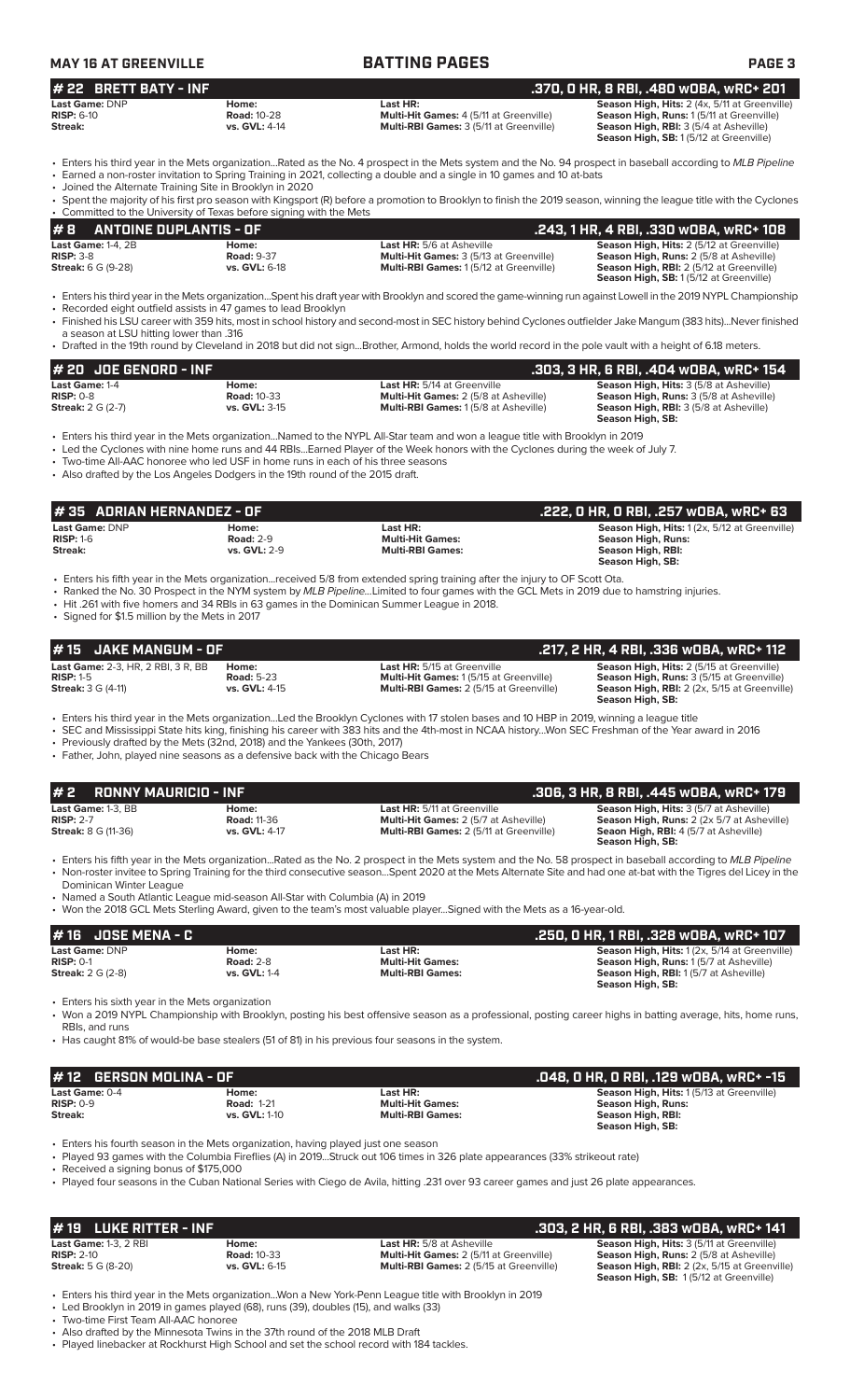| MAY 16 AT GREENVILE      |                   | <b>BATTING PAGES</b>                         | <b>PAGE 4</b>                                      |
|--------------------------|-------------------|----------------------------------------------|----------------------------------------------------|
| $#$ 24 HAYDEN SENGER - C |                   |                                              | .241. 1 HR. 1 RBI. .355 wOBA. wRC+ 124             |
| Last Game: 0-3           | Home:             | <b>Last HR:</b> $1(5/4$ at Asheville)        | <b>Season High, Hits: 2 (2x, 5/6 as Asheville)</b> |
| $RISP: 2-9$              | <b>Road: 7-29</b> | <b>Multi-Hit Games: 2 (5/6 at Asheville)</b> | <b>Season High, Runs: 3 (5/8 at Asheville)</b>     |
| Streak:                  | vs. GVL: 2-15     | <b>Multi-RBI Games:</b>                      | <b>Season High, RBI:</b> 1(5/4 at Asheville)       |

**Season High, SB:** 

• Enters his fourth year in the Mets system...Non-roster invitee to 2021 Spring Training

• Spent 2019 with Columbia, catching 33 of 87 (38%) of runners attempting to steal a base in his first full pro season and getting hit by pitch 19 times in 90 games. • Made pro debut with Kingsport (R) in 2018, playing 10 games before finishing the season with 22 games for the Brooklyn Cyclones

• First-Team All-MAC at Miami in 2018

• All-time hits leader at Lakota East High School, also playing football as a middle linebacker.

| $# 4$ BLAKE TIBERI - INF/OF |                      |                                              | .161, 0 HR, 1 RBI, .237 w0BA, wRC+ 52          |
|-----------------------------|----------------------|----------------------------------------------|------------------------------------------------|
| <b>Last Game: 1-3</b>       | Home:                | Last HR:                                     | <b>Season High, Hits: 2 (5/8 at Asheville)</b> |
| $RISP: 1-10$                | <b>Road: 5-31</b>    | <b>Multi-Hit Games: 1 (5/8 at Asheville)</b> | Season High, Runs: 1(2x, 5/12 at Greenville)   |
| <b>Streak: 1 G (1-3)</b>    | <b>vs. GVL: 2-12</b> | <b>Multi-RBI Games:</b>                      | <b>Season High, RBI:</b> 1(5/8 at Asheville)   |
|                             |                      |                                              | Season High, SB:                               |

• Enters his sixth year in the Mets organization...Returns to Brooklyn for the first time since his pro debut year in 2016 • Spent parts of two seasons with Columbia and St. Lucie...Underwent Tommy John surgery on his elbow on May 3, 2017, missing the remainder of the season

after just five games

• Has played second base, third base, left field and right field across more than 295 games • 2016 Third Team All-ACC in final year in college.

| # 17   JUAN URIARTE - C  |                  |                         | .125. O HR. O RBI. .206 wOBA. wRC+ 31    |
|--------------------------|------------------|-------------------------|------------------------------------------|
| <b>Last Game: DNP</b>    | Home:            | Last HR:                | Season High, Hits: 1(5/12 at Greenville) |
| $RISP: 0-3$              | <b>Road: 1-8</b> | <b>Multi-Hit Games:</b> | Season High, Runs: 1(5/12 at Greenville) |
| <b>Streak:</b> 1 G (1-4) | vs. GVL: 1-4     | <b>Multi-RBI Games:</b> | Season High, RBI:                        |
|                          |                  |                         | Season High, SB:                         |

• Enters his eighth year in the Mets organization...Spent 2019 with Columbia (A) and the GCL Mets (R)

• Injured in his first at-bat with Brooklyn in 2018 on Opening Day at Staten Island, missing the entire season

• Finished 10th in batting average in the Appalachian League with Kingsport in 2017, hitting .305 • Caught 16 of 44 (36%) would-be base stealers in 2019.

| $\sharp$ 10 $\;$ ANTHONY WALTERS - INF          |                                             |                                                                | .000. 0 HR. 0 RBI. .184 WOBA. WRC+ 19                                             |
|-------------------------------------------------|---------------------------------------------|----------------------------------------------------------------|-----------------------------------------------------------------------------------|
| <b>Last Game:</b> 0-4<br>$RISP: 0-5$<br>Streak: | Home:<br>Road: $0-9$<br><b>vs. GVL: 0-9</b> | Last HR:<br><b>Multi-Hit Games:</b><br><b>Multi-RBI Games:</b> | Season High, Hits:<br>Season High, Runs:<br>Season High, RBI:<br>Season High, SB: |

• Enters his second year and first season in the Mets organization...Selected as one of six by the Mets in the 2020 MLB Draft • Drafted with teammate Casey Schmitt (SFG) in the top 100 picks of the MLB Draft, setting a mark for the first time two Aztecs have been drafted top 100 since Taber Lee and current Cyclones pitching coach Royce Ring in 2002

• Hit .271 in just 16 games for the Aztecs in 2020...Transferred to SDSU from Mt. San Antonio College after the 2018 season

• Attended Cal and played one season with the Golden Bears in 2017

| # 21 MATT WINAKER - OF |                   |                                                | .292. O HR. 2 RBI. .406 wOBA. wRC+ 155               |
|------------------------|-------------------|------------------------------------------------|------------------------------------------------------|
| <b>Last Game: DNP</b>  | Home:             | Last HR:                                       | <b>Season High, Hits: 2 (2x, 5/12 at Greenville)</b> |
| $RISP: 2-7$            | <b>Road: 7-24</b> | <b>Multi-Hit Games: 2 (5/12 at Greenville)</b> | <b>Season High, Runs:</b> 3 (2x, 5/8 at Asheville)   |
| Streak:                | vs. $GVL: 2-8$    | <b>Multi-RBI Games:</b>                        | <b>Season High, RBI:</b> 1(2x, 5/8 at Asheville)     |
|                        |                   |                                                | Season High, SB:                                     |

• Enters his fifth year in the Mets organization...Spent 2019 with Advanced-A St. Lucie

• Returns to Brooklyn for the first time since his draft season in 2017

• All-Pac 12 selection as a sophomore and junior at Stanford ahead of the draft...Played first base and in the outfield with the Cardinal

• Went 50-for-50 on field goals and extra points as a member of the San Ramon Valley High School football team in 2014

|      | <b>Home Run Chart</b>          |                 |                  |              |                 |      |        |                 |                  |                     |                 |
|------|--------------------------------|-----------------|------------------|--------------|-----------------|------|--------|-----------------|------------------|---------------------|-----------------|
| Date | Player                         | <b>Opponent</b> | <b>Exit Velo</b> | Launch Angle | <b>Distance</b> | Date | Player | <b>Opponent</b> | <b>Exit Velo</b> | <b>Launch Angle</b> | <b>Distance</b> |
| 5/4  | Hayden Senger                  | at Asheville    | $104.7$ mph      | 21.3         | 389 ft.         |      |        |                 |                  |                     |                 |
| 5/5  | Luke Ritter                    | at Asheville    | $107.9$ mph      | 8            | 326 ft.         |      |        |                 |                  |                     |                 |
| 5/6  | Antoine Duplantis at Asheville |                 | $93.7$ mph       | 30.83        | 347 ft.         |      |        |                 |                  |                     |                 |
| 5/7  | Ronny Mauricio                 | at Asheville    | DID              | <b>NOT</b>   | <b>REGISTER</b> |      |        |                 |                  |                     |                 |
| 5/8  | Luke Ritter                    | at Asheville    | $98.3$ mph       | 27.6         | 383 ft.         |      |        |                 |                  |                     |                 |
|      | Ronny Mauricio                 | at Asheville    | 99.2 mph         | 29.6         | 411 ft.         |      |        |                 |                  |                     |                 |
|      | Cody Bohanek                   | at Asheville    | $102.5$ mph      | 24.9         | 405 ft.         |      |        |                 |                  |                     |                 |
|      | Joe Genord                     | at Asheville    | $101.6$ mph      | 38.2         | 384 ft.         |      |        |                 |                  |                     |                 |
| 5/11 | Joe Genord                     | at Greenville   | $106.1$ mph      | 19.9         | 412 ft.         |      |        |                 |                  |                     |                 |
|      | Ronny Mauricio                 | at Greenville   | $103.9$ mph      | 26.3         | 398 ft.         |      |        |                 |                  |                     |                 |
| 5/13 | Jake Mangum                    | at Greenville   |                  |              |                 |      |        |                 |                  |                     |                 |
| 5/14 | Joe Genord                     | at Greenville   |                  |              |                 |      |        |                 |                  |                     |                 |
| 5/15 | Jake Mangum                    | at Greenville   |                  |              |                 |      |        |                 |                  |                     |                 |
|      |                                |                 |                  |              |                 |      |        |                 |                  |                     |                 |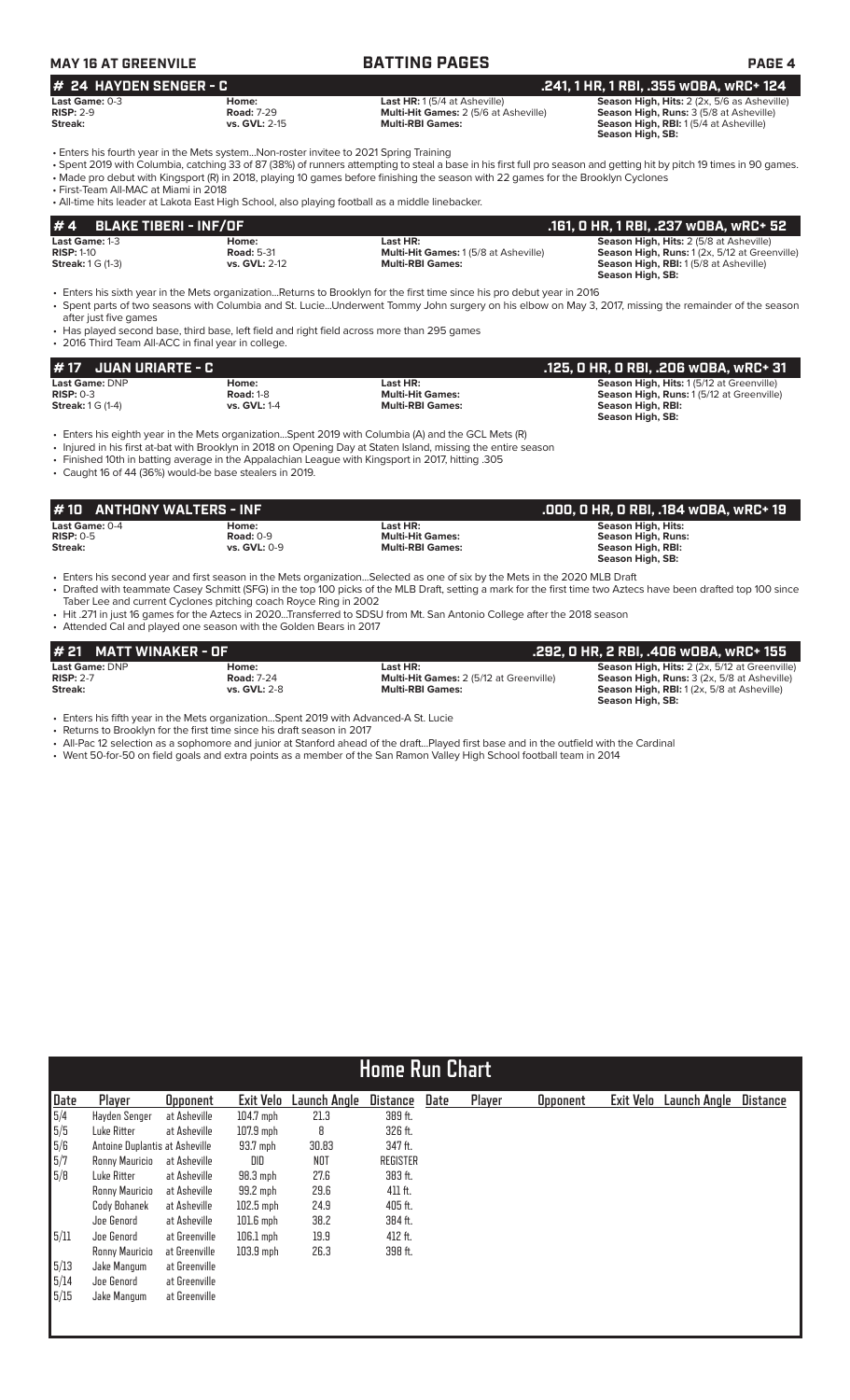|--|--|

| <b>MAY 16 AT GREENVILLE</b>                                                                                                                                                                                                                              | <b>BULLPEN PAGE</b>                                                                                                                                                                                     |                   |                                    |                              |                             |                                  |                                    |                                                                               |                                                  | <b>PAGE 5</b>                 |
|----------------------------------------------------------------------------------------------------------------------------------------------------------------------------------------------------------------------------------------------------------|---------------------------------------------------------------------------------------------------------------------------------------------------------------------------------------------------------|-------------------|------------------------------------|------------------------------|-----------------------------|----------------------------------|------------------------------------|-------------------------------------------------------------------------------|--------------------------------------------------|-------------------------------|
| #18<br><b>ANDREW EDWARDS - LHP</b>                                                                                                                                                                                                                       | 12.70 K/9, 1.59 ERA, 0 SV                                                                                                                                                                               |                   |                                    | <b>LAST FIVE APPEARANCES</b> |                             |                                  |                                    |                                                                               |                                                  |                               |
| Last App: 5/14 at GVL<br><b>Last Loss:</b><br>Leadoff: 0-4<br><b>Inherited Runners/Stranded: 3/3</b>                                                                                                                                                     | SV/OP (Last):<br>Holds:                                                                                                                                                                                 | DATE              | OPP                                | <b>DEC</b>                   | <b>ANDREW EDWARDS</b><br>IP | $H$ R                            |                                    | ER<br>BB                                                                      | K                                                | <b>HR</b>                     |
| tory                                                                                                                                                                                                                                                     | • Enters his third year in the Mets organizationStruck out the final batter in Game 3 of the 2019<br>NYPL Championship Series to win Brooklyn's first outright minor league baseball title in team his- | 5/5<br>5/7<br>5/8 | @ASH<br>@ASH<br>@ASH               |                              | 1.0<br>1.1<br>1.0           | $\overline{2}$<br>$\circ$<br>0   | $\mathbf{1}$<br>$\circ$<br>$\circ$ | $\mathbf{1}$<br>$\mathbf{1}$<br>$\circ$<br>$\circ$<br>$\circ$<br>$\mathbf{1}$ | $\overline{2}$<br>$\overline{2}$<br>$\mathbf{1}$ | $\circ$<br>$\circ$<br>$\circ$ |
| • Spent the entire 2019 season with the Cyclones, collecting three saves                                                                                                                                                                                 | • Went to New Mexico State for two seasons after pitching a pair of campaigns for Central Arizona.                                                                                                      | 5/14              | @GVL                               |                              | 2.1                         | $\mathbf{1}$                     | $\circ$                            | $\circ$<br>$\mathbf{1}$                                                       | 3                                                | $\circ$                       |
| # 27<br>DAN GOGGIN - RHP                                                                                                                                                                                                                                 | 15.00 K/9, 0.00 ERA, 0 SV                                                                                                                                                                               | DATE              | OPP                                | <b>DEC</b>                   | IP                          | <b>DAN GOGGIN</b><br>H           | R                                  | ER<br>BB                                                                      | К                                                | HR                            |
| Last App: 5/15 at GVL Last Loss:                                                                                                                                                                                                                         | SV/OP (Last):<br>Holds:                                                                                                                                                                                 | $5/5*$<br>5/11    | JUP*<br>@GVL                       |                              | 2.0<br>2.0                  | $\circ$<br>$\circ$               | $\circ$<br>$\circ$                 | $\mathbf 0$<br>$\circ$<br>$\circ$<br>$\circ$                                  | $\overline{2}$<br>4                              | $\circ$<br>$\circ$            |
| Leadoff: 1-3<br><b>Inherited Runners/Stranded:</b><br>• Received from St. Lucie roster on 5/8Had made one relief appearance.                                                                                                                             |                                                                                                                                                                                                         | 5/15              | @GVL                               |                              | 1.0                         | 2                                | $\circ$                            | $\circ$<br>$\mathbf{1}$                                                       | $\mathbf{1}$                                     | $\circ$                       |
|                                                                                                                                                                                                                                                          | • Enters his third year in the Mets organizationWon 2019 New York-Penn League with Brooklyn.                                                                                                            |                   | <i>*Pitched with St. Lucie (A)</i> |                              |                             |                                  |                                    |                                                                               |                                                  |                               |
| • Spent the entire 2019 season with the Cyclones, collecting two saves                                                                                                                                                                                   |                                                                                                                                                                                                         |                   |                                    |                              |                             | <b>JOSH HEJKA</b>                |                                    |                                                                               |                                                  |                               |
| • Drafted in the 17th round of 2019 draft out of James Madison University                                                                                                                                                                                |                                                                                                                                                                                                         |                   | DATE OPP                           | DEC                          | IP                          | Н                                | R                                  | ER<br>BB                                                                      | Κ                                                | <b>HR</b>                     |
|                                                                                                                                                                                                                                                          |                                                                                                                                                                                                         | 5/5<br>5/8        | @ASH<br>@ASH                       |                              | 2.1<br>1.1                  | $\mathbf{1}$<br>5                | $\mathbf{1}$<br>$\overline{7}$     | $\mathbf{1}$<br>$\mathbf{1}$<br>2<br>3                                        | 3<br>$\circ$                                     | 0<br>$\circ$                  |
| #13<br><b>JOSH HEJKA - RHP</b><br>Last App: 5/13 at GVL Last Loss:                                                                                                                                                                                       | 5.79 K/9, 11.57 ERA, 0 SV<br>SV/OP (Last):<br>Holds:                                                                                                                                                    | 5/13              | @GVL                               |                              | 1.0                         | 4                                | 2                                  | $\overline{2}$<br>$\Omega$                                                    | $\circ$                                          | $\circ$                       |
| Leadoff: 1-2<br><b>Inherited Runners/Stranded: 2/0</b>                                                                                                                                                                                                   |                                                                                                                                                                                                         |                   |                                    |                              |                             |                                  |                                    |                                                                               |                                                  |                               |
|                                                                                                                                                                                                                                                          | . Enters his third year in the Mets organizationWon a 2019 NYPL title with Brooklyn, splitting time                                                                                                     |                   |                                    |                              | <b>NICK MACDONALD</b>       |                                  |                                    |                                                                               |                                                  |                               |
| with the Cyclones and Kingsport Mets                                                                                                                                                                                                                     | • Signed as a minor league free agent in mid-summer after pitching in six games with the Westside                                                                                                       | DATE<br>5/6       | OPP<br>@ASH                        | <b>DEC</b>                   | IP<br>2.0                   | H<br>5                           | R<br>3                             | <b>BB</b><br>ER<br>2<br>0                                                     | К<br>2                                           | HR<br>$\circ$                 |
| Wolly Mammoths in the United Shore Baseball League                                                                                                                                                                                                       |                                                                                                                                                                                                         | 5/11              | @GVL                               |                              | 2.0                         | $\circ$                          | $\circ$                            | $\circ$<br>0                                                                  | 3                                                | $\circ$                       |
| . Pitched all four years at Johns Hopkins, switching to submarine later in his career.                                                                                                                                                                   |                                                                                                                                                                                                         | 5/14              | @GVL                               |                              | 1.1                         | 3                                | 3                                  | 3<br>$\mathbf{1}$                                                             | $\mathbf{1}$                                     | $\mathbf{1}$                  |
| #11<br>NICK MACDONALD - RHP                                                                                                                                                                                                                              | 10.12 K/9, 8.44 ERA, 0 SV                                                                                                                                                                               |                   |                                    |                              |                             |                                  |                                    |                                                                               |                                                  |                               |
| Last App: 5/14 at GVL<br><b>Last Loss:</b>                                                                                                                                                                                                               | SV/OP (Last):<br>Holds:                                                                                                                                                                                 | DATE              | OPP                                | <b>DEC</b>                   | <b>BRIAN METOYER</b><br>IP  | Н                                | R                                  | ER<br>BB                                                                      | Κ                                                | <b>HR</b>                     |
| Leadoff: 1-5<br><b>Inherited Runners/Stranded: 2/0</b><br>• Enters his third year in the Mets organization                                                                                                                                               |                                                                                                                                                                                                         | 5/6               | @ASH                               | W                            | 2.2                         | $\mathbf{1}$                     | 1                                  | $\circ$<br>$\mathbf{1}$                                                       | 3<br>$\mathbf{1}$                                | $\circ$                       |
| York-Penn League championship team in Brooklyn<br>• Drafted after his junior season at Florida International                                                                                                                                             | • Pitched across three levels in the system in 2019, including being a member of the 2019 New                                                                                                           | 5/12<br>5/15      | @GVL<br>@GVL                       | L                            | 2.0<br>1.0                  | $\mathbf{1}$<br>3                | $\mathbf{1}$<br>$\overline{4}$     | 0<br>$\circ$<br>2<br>$\overline{4}$                                           | $\overline{2}$                                   | $\circ$<br>$\circ$            |
| #5<br><b>BRIAN METOYER - RHP</b>                                                                                                                                                                                                                         | 9.53 K/9, 7.94 ERA, 0 SV                                                                                                                                                                                |                   |                                    |                              | <b>BRYCE MONTES DE OCA</b>  |                                  |                                    |                                                                               |                                                  |                               |
| Last App: 5/15 at GVL<br><b>Last Loss:</b><br>5/15 at GVL                                                                                                                                                                                                | SV/OP (Last):<br>Holds:                                                                                                                                                                                 | DATE<br>5/5       | OPP<br>@ASH                        | <b>DEC</b>                   | IP<br>1.0                   | н<br>$\circ$                     | R<br>$\circ$                       | ER<br>BB<br>$\circ$<br>$\mathbf{1}$                                           | К<br>$\circ$                                     | HR<br>0                       |
| Leadoff: 3-3, BB<br><b>Inherited Runners/Stranded: 2/1</b>                                                                                                                                                                                               |                                                                                                                                                                                                         | 5/8               | @ASH                               |                              |                             | $1.0 \t 0 \t 0$                  | $\Omega$                           | $\Omega$                                                                      | 1                                                | $\Omega$                      |
| <b>GCL Mets and Kingsport Mets</b>                                                                                                                                                                                                                       | · Enters his fourth year in the Mets orgWon a New York Penn League title with Brooklyn in 2019<br>• Struck out 40 batters over 28.2 innings with BrooklynSpent his first professional season with       | 5/12<br>5/15      | @GVL<br>@GVL                       | Н                            | 1.0<br>1.2                  | 0<br>$\circ$<br><b>ERIC ORZE</b> | 0<br>$\circ$                       | $\circ$<br>$\overline{2}$<br>$\circ$<br>$\mathbf{1}$                          | 1<br>3                                           | $\circ$<br>$\circ$            |
| • Joins Ronnie Robbins (30th, 1981 - Toronto) as the only two LSU-Alexandria Generals to be                                                                                                                                                              |                                                                                                                                                                                                         |                   | DATE OPP                           | <b>DEC</b>                   | IP                          | H                                | R                                  | ER<br>BB                                                                      | К                                                | HR                            |
| drafted by a MLB team in school history<br>• Native of Natchitoches (NACK-ah-tish), the oldest city in Louisiana (est. 1714).                                                                                                                            |                                                                                                                                                                                                         | 5/4<br>5/7        | @ASH<br>@ASH                       |                              | 2.0<br>1.0                  | $\overline{2}$<br>1              | 1<br>1                             | $\circ$<br>$\mathbf{1}$<br>2<br>$\mathbf{1}$                                  | 3<br>$\mathbf{1}$                                | $\mathbf{1}$<br>$\circ$       |
| #43<br>BRYCE MONTES DE OCA - RHP                                                                                                                                                                                                                         | 9.62 K/9, 0.00 ERA, 0 SV                                                                                                                                                                                | 5/13              | @GVL                               |                              | 1.1                         | 3                                | $\overline{1}$                     | $\circ$<br>$\mathbf{1}$                                                       | 3                                                | $\circ$                       |
| Last App: 5/15 at GVL<br><b>Last Loss:</b>                                                                                                                                                                                                               | SV/OP (Last):<br>Holds: 1                                                                                                                                                                               |                   |                                    |                              |                             |                                  |                                    |                                                                               |                                                  |                               |
| Leadoff: 0-2, BB<br><b>Inherited Runners/Stranded:</b>                                                                                                                                                                                                   |                                                                                                                                                                                                         |                   |                                    |                              | <b>MICHEL OTANEZ</b>        |                                  |                                    |                                                                               |                                                  |                               |
| • Enters his fourth year in the Mets orgHas not pitched as a professional due to injuries<br>• Underwent Tommy John surgery as a high school junior and missed 2016 after having ulnar                                                                   |                                                                                                                                                                                                         | DATE<br>5/6       | OPP<br>@ASH                        | <b>DEC</b>                   | IP<br>1.0                   | Н<br>$\circ$                     | R<br>0                             | ER<br>BB<br>$\circ$<br>$\circ$                                                | Κ<br>3                                           | HR<br>0                       |
| nerve transposition                                                                                                                                                                                                                                      |                                                                                                                                                                                                         | 5/8<br>5/13       | @ASH<br>@GVL                       |                              | 0.2<br>1.0                  | 2<br>2                           | 3<br>$\overline{1}$                | 3<br>$\mathbf{1}$<br>$\mathbf{1}$<br>$\circ$                                  | 0<br>3                                           | $\mathbf{1}$<br>$\circ$       |
| White Sox in the 14th round of the 2015 MLB Draft.                                                                                                                                                                                                       | • Previously drafted by Washington in the 15th round of the 2017 MLB Draft and by the Chicago                                                                                                           |                   |                                    |                              |                             |                                  |                                    |                                                                               |                                                  |                               |
| #7<br><b>ERIC ORZE - RHP</b>                                                                                                                                                                                                                             | 14.54 K/9, 6.23 ERA, 0 SV                                                                                                                                                                               | DATE              | OPP                                | <b>DEC</b>                   | <b>MITCH RAGAN</b><br>IP    | Н                                | R                                  | ER<br>BB                                                                      | К                                                | <b>HR</b>                     |
| Last App: 5/13 at GVL<br><b>Last Loss:</b>                                                                                                                                                                                                               | SV/OP (Last):<br>Holds:                                                                                                                                                                                 | 5/4<br>5/7        | @ASH<br>@ASH                       |                              | 2.0<br>2.2                  | 3<br>1                           | 1<br>3                             | $\mathbf{1}$<br>1<br>$\circ$<br>2                                             | $\overline{4}$<br>3                              | $\overline{1}$<br>$\circ$     |
| Leadoff: 2-4<br><b>Inherited Runners/Stranded: 3/1</b><br>• Enters his second year and first full season in the Mets organization                                                                                                                        |                                                                                                                                                                                                         | 5/12              | @GVL                               | SV                           | 2.0                         | 1                                | 0                                  | $\circ$<br>$\circ$                                                            | 3                                                | $\circ$                       |
| • One of six draft picks by the Mets in the 2020 MLB Draftfinal selection for the club                                                                                                                                                                   |                                                                                                                                                                                                         |                   |                                    |                              |                             |                                  |                                    |                                                                               |                                                  |                               |
| • Two-time cancer survivor, beating testicular cancer and stage-zero melanoma                                                                                                                                                                            |                                                                                                                                                                                                         |                   |                                    |                              | <b>ALLAN WINANS</b>         |                                  |                                    |                                                                               |                                                  |                               |
| • Struck out 29 batters over 19.2 innings with Univ. New Orleans in '20 as Saturday starter.                                                                                                                                                             |                                                                                                                                                                                                         | 5/13              | DATE OPP<br>@GVL                   | <b>DEC</b>                   | IP<br>1.0                   | н<br>0                           | R<br>0                             | ER<br>BB<br>0<br>0                                                            | К<br>2                                           | HR<br>0                       |
| #26<br><b>MICHEL OTANEZ - RHP</b><br>Last App: 5/13 at GVL<br><b>Last Loss:</b><br>Leadoff: 0-2<br><b>Inherited Runners/Stranded: 3/0</b>                                                                                                                | 20.25 K/9, 13.50 ERA, 0 SV<br>SV/OP (Last):<br>Holds:                                                                                                                                                   | 5/15              | @GVL                               |                              | 0.1                         | $\circ$                          | $\circ$                            | $\circ$<br>$\circ$                                                            | $\mathbf{1}$                                     | $\circ$                       |
| • Returns to Brooklyn for the second assignment in a row<br>• Pitched with the Cyclones and won an NYPL title in 2019 and also spent time with Kingsport<br>. Missed 2017 due to injuryStruck out 21 batters in 21.1 innings with the DSL Mets1 in 2016. | • Enters his sixth year in the Mets org No. 26 prospect in the system according to MLB Pipeline                                                                                                         |                   |                                    |                              |                             |                                  |                                    |                                                                               |                                                  |                               |
| #48<br><b>MITCH RAGAN - RHP</b>                                                                                                                                                                                                                          | 13.50 K/9, 1.35 ERA, 1 SV                                                                                                                                                                               |                   |                                    |                              |                             |                                  |                                    |                                                                               |                                                  |                               |
| Last App: 5/12 at GVL<br><b>Last Loss:</b><br>Leadoff: 2-4, HBP<br><b>Inherited Runners/Stranded:</b>                                                                                                                                                    | <b>SV/OP (Last):</b> 1/1 (5/12 at GVL)<br>Holds:                                                                                                                                                        |                   |                                    |                              |                             |                                  |                                    |                                                                               |                                                  |                               |
| in the championship-clinching game against Lowell<br>• Named a New York-Penn League All-Star with the Cyclones                                                                                                                                           | • Enters his third year in the Mets organizationWon a title with Brooklyn in 2019, earning the win                                                                                                      |                   |                                    |                              |                             |                                  |                                    |                                                                               |                                                  |                               |
| to a title                                                                                                                                                                                                                                               | • Named the 2019 Big East Pitcher of the Year with Creighton, sweeping the tournament en route                                                                                                          |                   |                                    |                              |                             |                                  |                                    |                                                                               |                                                  |                               |

• Pitched at Creighton for two seasons...spent 2017 with Iowa West and 2016 with Wayne State.

| # 29                                                                                    | ALLAN WINANS - RHP'                                                                 |               | 20.25 K/9, 0.00 ERA, 0 SV |  |  |  |  |
|-----------------------------------------------------------------------------------------|-------------------------------------------------------------------------------------|---------------|---------------------------|--|--|--|--|
| <b>Last App:</b> 5/15 at GVL<br>Leadoff: 0-1                                            | <b>Last Loss:</b><br><b>Inherited Runners/Stranded: 2/2</b>                         | SV/OP (Last): | Holds:                    |  |  |  |  |
| • Enters his fourth year in the Mets organizationCalled up on 5/11 from extended spring |                                                                                     |               |                           |  |  |  |  |
|                                                                                         | • Made 30 appearances, saving 11 of 13 games for the Columbia Fireflies (A) in 2019 |               |                           |  |  |  |  |

• Mets 17th round draft selection in 2018 from Campbell University in Buies Creek, NC.

|                |                                    | <b>Number of Pitches Thrown</b> |    |    |    |    |      |  |
|----------------|------------------------------------|---------------------------------|----|----|----|----|------|--|
| <b>Pitcher</b> | Days Rest 5/11 5/12 5/13 5/14 5/15 |                                 |    |    |    |    | 5/16 |  |
| Edwards        |                                    | --                              |    |    | 33 | -- |      |  |
| Goggin         | 0                                  | 36                              | -- | -- | -- | 24 |      |  |
| Hejka          | 2                                  | --                              |    | 20 |    |    |      |  |
| MacDonald      |                                    | 31                              |    |    | 36 |    |      |  |
| Metoyer        | $\Omega$                           |                                 | 25 |    |    | 29 |      |  |
| Montes de Oca  | $\Omega$                           |                                 | 21 |    |    | 25 |      |  |
| Orze           | 2                                  | --                              | -- | 31 | -- | -- |      |  |
| Otanez         | $\overline{2}$                     | --                              | -- | 26 | -- |    |      |  |
| Ragan          | 3                                  | --                              | 31 | -- | -- |    |      |  |
| Winans         | $\Omega$                           |                                 |    | 17 |    | 5  |      |  |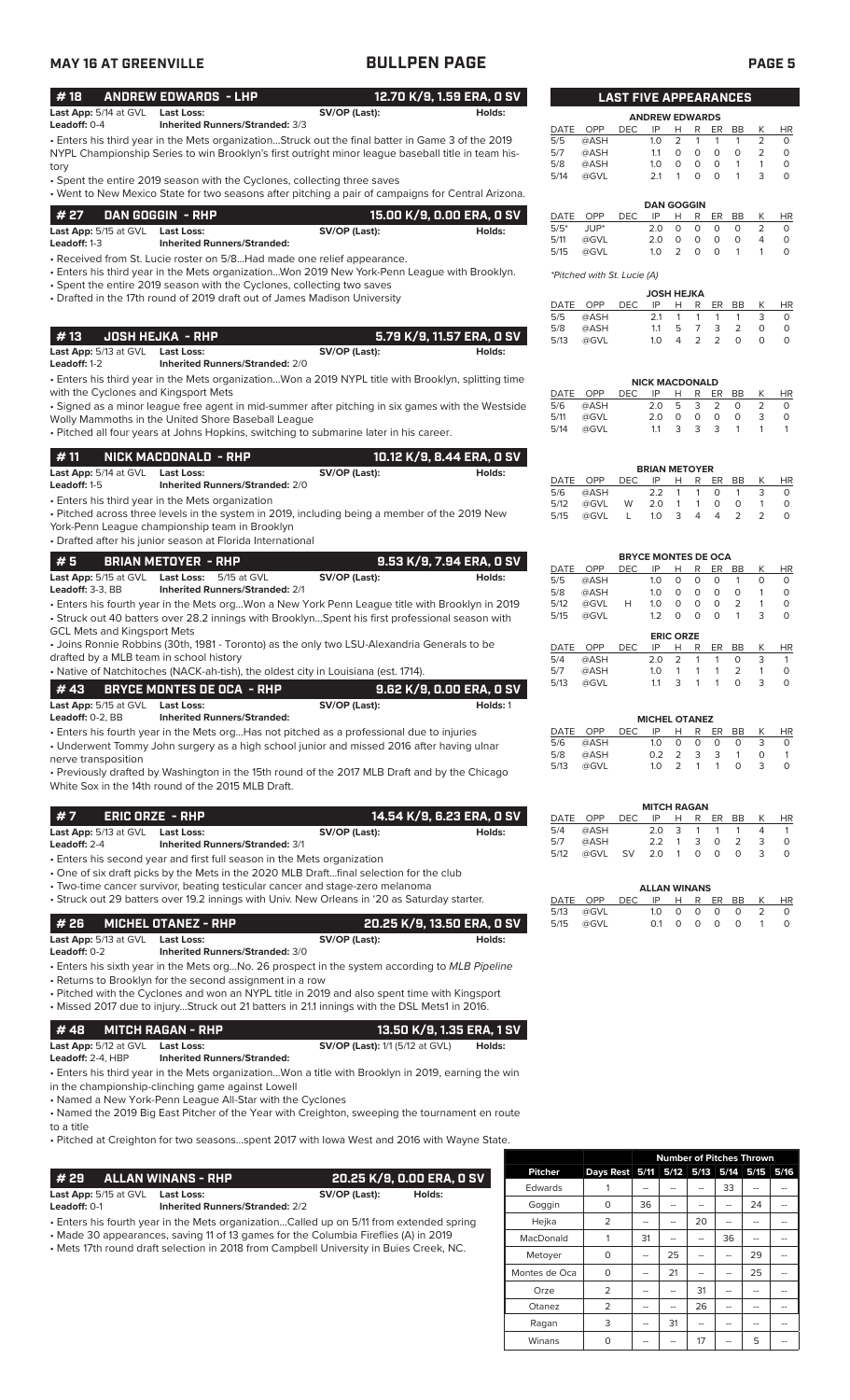## **MAY 16 AT GREENVILLE HIGH/LOW & CHARTS PAGE 6**

| <b>INDIVIDUAL BATTING HIGHS</b>                                           |  |
|---------------------------------------------------------------------------|--|
|                                                                           |  |
|                                                                           |  |
|                                                                           |  |
|                                                                           |  |
|                                                                           |  |
|                                                                           |  |
| Most Home Runs, Game1 (13 players, last: Jake Mangum, 5/15 at Greenville) |  |
| Home Runs, Consecutive Games Three games (Ronny Mauricio, 5/7-5/11)       |  |
|                                                                           |  |
|                                                                           |  |
|                                                                           |  |
|                                                                           |  |
|                                                                           |  |
|                                                                           |  |
|                                                                           |  |
|                                                                           |  |
|                                                                           |  |
| <b>Example 12 TEAM BATTING HIGHS</b>                                      |  |
|                                                                           |  |
|                                                                           |  |
|                                                                           |  |
|                                                                           |  |
|                                                                           |  |
|                                                                           |  |
|                                                                           |  |
|                                                                           |  |
|                                                                           |  |
|                                                                           |  |
|                                                                           |  |
|                                                                           |  |
|                                                                           |  |
|                                                                           |  |
|                                                                           |  |
|                                                                           |  |
|                                                                           |  |
|                                                                           |  |
|                                                                           |  |
|                                                                           |  |
|                                                                           |  |

| Most Home Runs Allowed, Game 2 (4x, last: Jaison Vilera, 5/15 at Greenville)  |                                                                           |
|-------------------------------------------------------------------------------|---------------------------------------------------------------------------|
|                                                                               |                                                                           |
| Most Strikeouts, Game, Reliever4 (2x, last: Dan Goggin, 5/11 at Greenville)   |                                                                           |
|                                                                               |                                                                           |
|                                                                               |                                                                           |
| Longest Losing Streak2 games (Oscar Rojas, Jaison Vilera 5/5-present)         |                                                                           |
| Most Innings Pitched, Game5 (3x, last: Josh Walker, 5/11 at Asheville)        |                                                                           |
| Most Innings Pitched, Reliever  2.2 (2x, last: Mitch Ragan, 5/7 at Asheville) |                                                                           |
|                                                                               | Most Consecutive Scoreless Inn., Starter5 (Josh Walker, 5/4 at Asheville) |
|                                                                               | Most Consecutive Scoreless Inn., Reliever  6.2 (Mitch Ragan 5/4-present)  |

**INDIVIDUAL PITCHING HIGHS**

| <b>TEAM PITCHING HIGHS</b> |  |
|----------------------------|--|
|                            |  |
|                            |  |
|                            |  |
|                            |  |
|                            |  |
|                            |  |
|                            |  |
|                            |  |
|                            |  |
|                            |  |
|                            |  |
|                            |  |
|                            |  |
|                            |  |
|                            |  |
|                            |  |

|                      |                             |                                         | EAM MISCELLANEOUS           |  |  |  |  |  |
|----------------------|-----------------------------|-----------------------------------------|-----------------------------|--|--|--|--|--|
|                      |                             |                                         |                             |  |  |  |  |  |
|                      |                             |                                         |                             |  |  |  |  |  |
|                      |                             |                                         |                             |  |  |  |  |  |
|                      |                             |                                         |                             |  |  |  |  |  |
|                      |                             |                                         |                             |  |  |  |  |  |
|                      |                             |                                         |                             |  |  |  |  |  |
|                      |                             |                                         |                             |  |  |  |  |  |
|                      |                             |                                         |                             |  |  |  |  |  |
|                      |                             |                                         |                             |  |  |  |  |  |
|                      |                             |                                         |                             |  |  |  |  |  |
|                      |                             |                                         |                             |  |  |  |  |  |
|                      | <b>OUTFIELD ASSISTS [5]</b> | $\mathcal{L}^{\text{max}}_{\text{max}}$ |                             |  |  |  |  |  |
| <b>NAME</b>          | <b>TOTAL</b>                | (LAST)                                  | <b>RECORD BREAKDOWN</b>     |  |  |  |  |  |
|                      |                             |                                         |                             |  |  |  |  |  |
| Duplantis<br>Winaker | 4<br>1                      | 5/13 at GVL<br>5/6 at ASH               |                             |  |  |  |  |  |
|                      |                             |                                         |                             |  |  |  |  |  |
|                      |                             |                                         |                             |  |  |  |  |  |
|                      |                             |                                         |                             |  |  |  |  |  |
|                      |                             |                                         |                             |  |  |  |  |  |
|                      |                             |                                         |                             |  |  |  |  |  |
|                      |                             |                                         |                             |  |  |  |  |  |
|                      |                             |                                         |                             |  |  |  |  |  |
|                      |                             |                                         |                             |  |  |  |  |  |
|                      | UNIFORM RECORDS             |                                         |                             |  |  |  |  |  |
| <b>Home White</b>    |                             | $0 - 0$                                 |                             |  |  |  |  |  |
|                      |                             |                                         |                             |  |  |  |  |  |
| <b>Road Gray</b>     |                             | $4-6$                                   |                             |  |  |  |  |  |
|                      |                             |                                         |                             |  |  |  |  |  |
|                      |                             |                                         |                             |  |  |  |  |  |
|                      |                             |                                         | Score 4 or More Runs 3-3    |  |  |  |  |  |
|                      |                             |                                         |                             |  |  |  |  |  |
|                      |                             |                                         |                             |  |  |  |  |  |
|                      |                             |                                         | Do Not Allow a Home Run 2-1 |  |  |  |  |  |
|                      |                             |                                         | Hit More Home Runs  2-1     |  |  |  |  |  |
|                      |                             |                                         | Opponent Hits More HRs1-5   |  |  |  |  |  |
|                      |                             |                                         |                             |  |  |  |  |  |
|                      |                             |                                         |                             |  |  |  |  |  |
|                      |                             |                                         |                             |  |  |  |  |  |
|                      |                             |                                         |                             |  |  |  |  |  |
|                      |                             |                                         |                             |  |  |  |  |  |
|                      |                             |                                         |                             |  |  |  |  |  |
|                      |                             |                                         |                             |  |  |  |  |  |
|                      |                             |                                         |                             |  |  |  |  |  |
|                      |                             |                                         | Opponent Scores First 1-3   |  |  |  |  |  |
|                      |                             |                                         |                             |  |  |  |  |  |
|                      |                             |                                         |                             |  |  |  |  |  |
|                      |                             |                                         |                             |  |  |  |  |  |
|                      |                             |                                         |                             |  |  |  |  |  |
|                      |                             |                                         |                             |  |  |  |  |  |
|                      |                             |                                         |                             |  |  |  |  |  |
|                      |                             |                                         |                             |  |  |  |  |  |
|                      |                             |                                         |                             |  |  |  |  |  |
|                      |                             |                                         |                             |  |  |  |  |  |
|                      |                             |                                         |                             |  |  |  |  |  |
|                      |                             |                                         |                             |  |  |  |  |  |
|                      | <b>EJECTIONS</b>            |                                         |                             |  |  |  |  |  |

| Name | <b>Umpire</b> | Date |
|------|---------------|------|
|      |               |      |

| Date |  |
|------|--|
|      |  |
|      |  |
|      |  |
|      |  |

**MISC. WINS**

Come from Behind Wins ....1 (5/12 at GVL) Wins in Last At-Bat..... Walk-off Wins

### **FIELDING**

Most Errors, Team, Game...............................................................................6 (5/7 at Asheville) .<br>2 (Baty, Mauricio, Tiberi, 5/7 at Asheville)<br>e........................ 1 (5x, last: 5/14 at Greenville) Most Double Plays Turned, Nine-Inning Game......................1 (5x, last: 5/14 at Greenville) Consecutive Errorless Games, Team...

### **C-** Senger (6), Uriarte (2), Mena (2) **C-** Senger (6), Uriarte (2), Mena (2) Windows 2 at ASH and ASH and ASH and ASH and ASH and ASH and ASH and ASH and ASH and ASH and ASH and ASH and ASH and ASH and ASH and ASH and ASH **STARTERS BY POSITION**

**1B-** Genord (7), Winaker (2), Bohanek (1)

**2B-** Ritter (7), Walters (2), Tiberi (1)

**3B-** Baty (6), Tiberi (4)

**SS-** Mauricio (6), Bohanek (2), Walters (2)

**LF-** Duplantis (7), Tiberi (2), Winaker (1)

**CF-** Mangum (5), Ota (2), Molina (2), Duplantis (1)

**RF-** Winaker (4), Molina (3), Hernandez (2), Ota (1)

**DH-** Baty (2), Mauricio (2), Bohanek (1), Tiberi (1), Mangum (1), Hernandez (1), Senger (1) Genord (1)

### **STARTERS BY BATTING ORDER**

**1st -** Duplantis (8), Mangum (2)

**2nd -** Bohanek (4), Winaker (4), Mangum (2)

**3rd -** Mauricio (8), Baty (2)

**4th-** Baty (6), Ritter (4)

**5th-** Ritter (3), Senger (3), Ota (2), Genord (2)

**6th-** Senger (3), Winaker (2), Genord (2), Ota (1), Tiberi (1), Hernandez (1)

**7th-** Genord (4), Tiberi (4), Winaker (1), Mena (1)

**8th-** Tiberi (3), Hernandez (2), Walters (2), Senger (1), Uriarte (1), Mena (1)

**9th-** Molina (5), Mangum (2), Walters (2), Uriarte (1)

|         | <b>CATCHERS STEALING</b> |     |     | <b>MULTI-RUN INNINGS</b> |              |                  |  |  |
|---------|--------------------------|-----|-----|--------------------------|--------------|------------------|--|--|
| Name    | СS                       | ATT | PCT | <b>Runs</b>              | <b>Times</b> | Last             |  |  |
| Mena    |                          | O   | 0%  |                          | 3            | 9th, 5/8 at ASH  |  |  |
| Senger  |                          | 3   | 0%  |                          | 13           | 8th, 5/15 at GVL |  |  |
| Uriarte |                          | 5   | 20% |                          |              |                  |  |  |
| Team    |                          |     | 13% |                          |              |                  |  |  |

|                  |                   | 2 | я | 4  | Я              | 6 | $\mathbf{7}$ | в. | 9 | 10+ | <b>TOTALS</b> |
|------------------|-------------------|---|---|----|----------------|---|--------------|----|---|-----|---------------|
| <b>OPPONENTS</b> | $\blacksquare$ 11 | з |   | 15 | $\overline{ }$ | 4 | 5            | 16 | 0 | 0   | 68            |
| <b>BKLYN</b>     |                   | 6 | 8 | 5  | 5              |   | з            | 11 |   | 0   | 52            |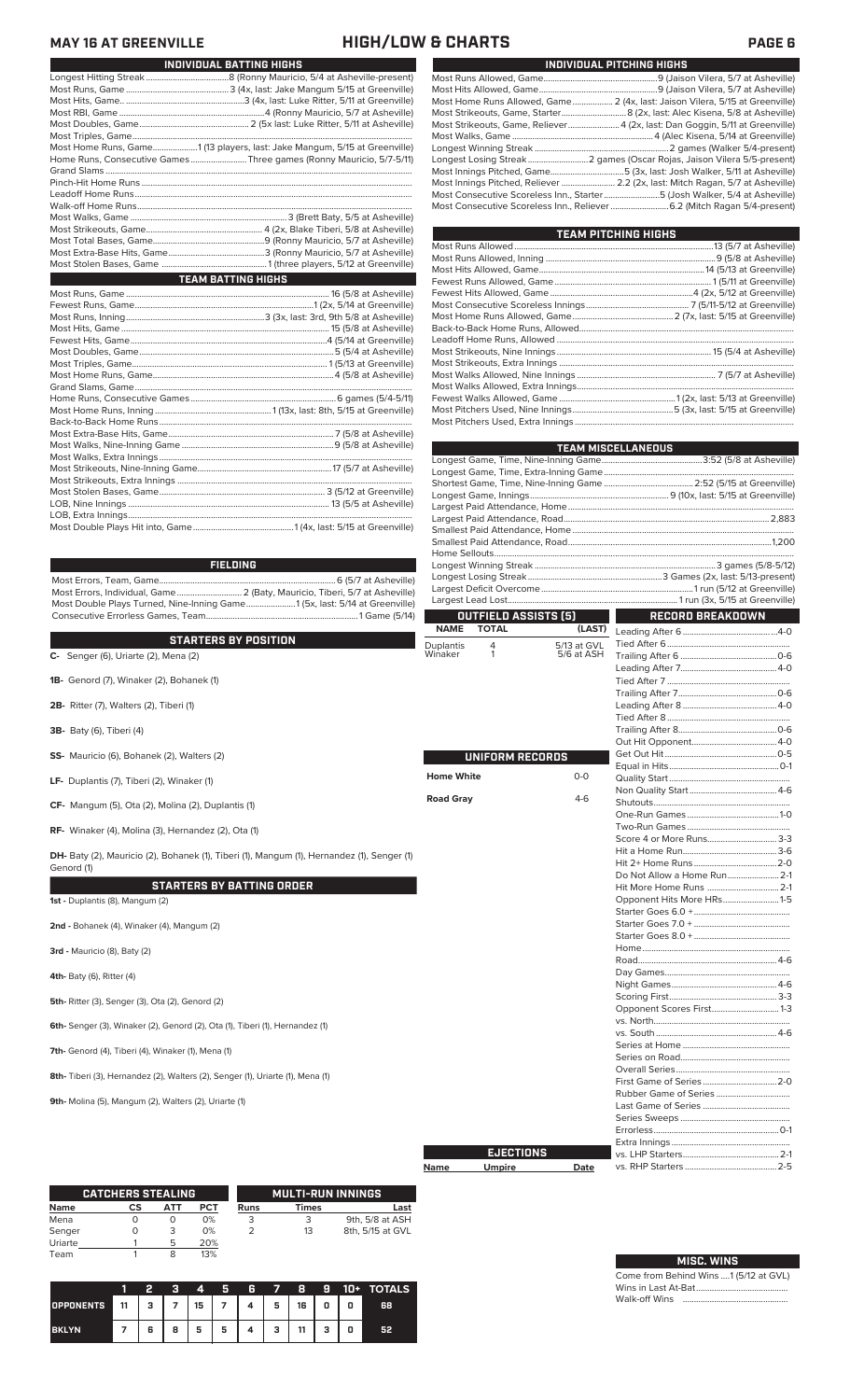# **MAY 16 AT GREENVILLE GAME BY GAME RESULTS**

|             |                |                      |                |          |         |                   |        | <b>GAME-BY-GAME RESULTS</b>                |                               |                 |             |                   |
|-------------|----------------|----------------------|----------------|----------|---------|-------------------|--------|--------------------------------------------|-------------------------------|-----------------|-------------|-------------------|
| <b>DATE</b> | GM#            | OPPONENT             | W-L/TIME SCORE |          | RECORD  | POSITION          | GA/GB  | <b>WINNING PITCHER</b>                     | <b>LOSING PITCHER</b>         | <b>SAVE</b>     | <b>TIME</b> | <b>ATTENDANCE</b> |
| 5/4         | $\mathbf{1}$   | at Asheville         | W              | $8 - 2$  | $1-0$   | T1st              | $+1$   | Josh Walker (1-0)                          | Blair Henley (0-1)            |                 | 3:16        | 1,200             |
| 5/5         | $\overline{2}$ | at Asheville         | L              | $6-1$    | $1 - 1$ | T <sub>2</sub> nd | $-1$   | Chandler Casey (1-0)                       | Jose Butto (1-0)              |                 | 3:26        | 1,200             |
| 5/6         | 3              | at Asheville         | L              | $11 - 4$ | $1 - 2$ | T3rd              | $-2$   | Matt Ruppenthal (1-0)                      | Oscar Rojas (0-1)             |                 | 3:10        | 1,200             |
| 5/7         | 4              | at Asheville         | L              | $13 - 7$ | $1 - 3$ | T3rd              | $-3$   | R.J. Freure (1-0)                          | Jaison Vilera (0-1)           |                 | 3:44        | 1,200             |
| 5/8         | 5              | at Asheville         | W              | $16-12$  | $2 - 3$ | T3rd              | $-3$   | Alec Kisena (1-0)                          | Juan Pablo Lopez (1-0)        |                 | 3:52        | 1,200             |
| 5/9         | 6              | at Asheville         |                |          |         |                   |        | Cancelled due to non-COVID-related illness |                               |                 |             |                   |
| 5/10        |                | OFF DAY              |                |          |         |                   |        |                                            |                               |                 |             |                   |
| 5/11        | $\overline{7}$ | at Greenville        | W              | $6-1$    | $3-3$   | 2nd               | $-2.5$ | Josh Walker (2-0)                          | Jay Groome (0-2)              |                 | 3:00        | 1,995             |
| 5/12        | 8              | at Greenville        | W              | $3-2$    | $4 - 3$ | 2nd               | $-1.5$ | Brian Metoyer (1-0)                        | Yusniel Padron-Artilles (0-2) | Mitch Ragan (1) | 3:14        | 1,819             |
| 5/13        | 9              | at Greenville        | L              | $8 - 2$  | $4 - 4$ | 2nd               | $-2.5$ | Chris Murphy (1-1)                         | Oscar Rojas (0-2)             |                 | 3:21        | 2,485             |
| 5/14        | 10             | at Greenville        | L              | $5-1$    | $4 - 5$ | 4th               | $-2.5$ | Brayan Bello (2-0)                         | Alec Kisena (1-1)             |                 | 2:54        | 2,732             |
| 5/15        | 11             | at Greenville        | L              | $8 - 4$  | $4-6$   | 4th               | $-3.5$ | Yorvin Pantoja (1-0)                       | Brian Metoyer (1-1)           |                 | 2:52        | 2,883             |
| 5/16        | 12             | at Greenville        | 3:05 p.m.      |          |         |                   |        |                                            |                               |                 |             |                   |
| 5/17        |                | OFF DAY              |                |          |         |                   |        |                                            |                               |                 |             |                   |
| 5/18        | 13             | <b>Hudson Valley</b> | 6:30 p.m.      |          |         |                   |        |                                            |                               |                 |             |                   |
| 5/19        | 14             | <b>Hudson Valley</b> | 6:30 p.m.      |          |         |                   |        |                                            |                               |                 |             |                   |
| 5/20        | 15             | <b>Hudson Valley</b> | 6:30 p.m.      |          |         |                   |        |                                            |                               |                 |             |                   |
|             |                |                      |                |          |         |                   |        |                                            |                               |                 |             |                   |
| 5/21        | 16             | <b>Hudson Valley</b> | 7:00 p.m.      |          |         |                   |        |                                            |                               |                 |             |                   |
| 5/22        | 17             | <b>Hudson Valley</b> | 4:00 p.m.      |          |         |                   |        |                                            |                               |                 |             |                   |
| 5/23        | 18             | <b>Hudson Valley</b> | 1:00 p.m.      |          |         |                   |        |                                            |                               |                 |             |                   |
| 5/24        |                | OFF DAY              |                |          |         |                   |        |                                            |                               |                 |             |                   |
| 5/25        | 19             | Aberdeen             | 6:30 p.m.      |          |         |                   |        |                                            |                               |                 |             |                   |
| 5/26        | 20             | Aberdeen             | 6:30 p.m.      |          |         |                   |        |                                            |                               |                 |             |                   |
| 5/27        | 21             | Aberdeen             | 6:30 p.m.      |          |         |                   |        |                                            |                               |                 |             |                   |
| 5/28        | 22             | Aberdeen             | 7:00 p.m.      |          |         |                   |        |                                            |                               |                 |             |                   |
| 5/29        | 23             | Aberdeen             | 4:00 p.m.      |          |         |                   |        |                                            |                               |                 |             |                   |
| 5/30        | 24             | Aberdeen             | 1:00 p.m.      |          |         |                   |        |                                            |                               |                 |             |                   |
| 5/31        |                | OFF DAY              |                |          |         |                   |        |                                            |                               |                 |             |                   |
|             |                |                      |                |          |         |                   |        | MAY [4-6]                                  |                               |                 |             |                   |
| 6/1         | 25             | at Jersey Shore      | 7:05 p.m.      |          |         |                   |        |                                            |                               |                 |             |                   |
| 6/2         | 26             | at Jersey Shore      | 7:05 p.m.      |          |         |                   |        |                                            |                               |                 |             |                   |
| 6/3         | 27             | at Jersey Shore      | 7:05 p.m.      |          |         |                   |        |                                            |                               |                 |             |                   |
| 6/4         | 28             | at Jersey Shore      | 7:05 p.m.      |          |         |                   |        |                                            |                               |                 |             |                   |
| 6/5         | 29             | at Jersey Shore      | 7:05 p.m.      |          |         |                   |        |                                            |                               |                 |             |                   |
| 6/6         | 30             | at Jersey Shore      | 1:05 p.m.      |          |         |                   |        |                                            |                               |                 |             |                   |
| 6/7         |                | OFF DAY              |                |          |         |                   |        |                                            |                               |                 |             |                   |
| 6/8         | 31             | <b>Hudson Valley</b> | 6:30 p.m.      |          |         |                   |        |                                            |                               |                 |             |                   |
| 6/9         | 32             | <b>Hudson Valley</b> | 6:30 p.m.      |          |         |                   |        |                                            |                               |                 |             |                   |
| 6/10        | 33             | <b>Hudson Valley</b> | 6:30 p.m.      |          |         |                   |        |                                            |                               |                 |             |                   |
| 6/11        | 34             | <b>Hudson Valley</b> | 7:00 p.m.      |          |         |                   |        |                                            |                               |                 |             |                   |
| 6/12        | 35             | <b>Hudson Valley</b> | 4:00 p.m.      |          |         |                   |        |                                            |                               |                 |             |                   |
| 6/13        | 36             | <b>Hudson Valley</b> | 1:00 p.m.      |          |         |                   |        |                                            |                               |                 |             |                   |
| 6/14        |                | OFF DAY              |                |          |         |                   |        |                                            |                               |                 |             |                   |
| 6/15        | 37             | at Wilmington        | 7:05 p.m.      |          |         |                   |        |                                            |                               |                 |             |                   |
| 6/16        | 38             | at Wilmington        | 7:05 p.m.      |          |         |                   |        |                                            |                               |                 |             |                   |
| 6/17        | 39             | at Wilmington        | 7:05 p.m.      |          |         |                   |        |                                            |                               |                 |             |                   |
| 6/18        | 40             | at Wilmington        | 7:05 p.m.      |          |         |                   |        |                                            |                               |                 |             |                   |
| 6/19        | 41             | at Wilmington        | 6:05 p.m.      |          |         |                   |        |                                            |                               |                 |             |                   |
| 6/20        | 42             | at Wilmington        | 1:05 p.m.      |          |         |                   |        |                                            |                               |                 |             |                   |
| 6/21        |                | OFF DAY              |                |          |         |                   |        |                                            |                               |                 |             |                   |
| 6/22        | 43             | <b>Jersey Shore</b>  | 6:30 p.m.      |          |         |                   |        |                                            |                               |                 |             |                   |
| 6/23        | 44             | <b>Jersey Shore</b>  | 6:30 p.m.      |          |         |                   |        |                                            |                               |                 |             |                   |
| 6/24        | 45             | <b>Jersey Shore</b>  | 6:30 p.m.      |          |         |                   |        |                                            |                               |                 |             |                   |
| 6/25        | 46             | <b>Jersey Shore</b>  | 7:00 p.m.      |          |         |                   |        |                                            |                               |                 |             |                   |
| 6/26        | 47             | <b>Jersey Shore</b>  | 6:00 p.m.      |          |         |                   |        |                                            |                               |                 |             |                   |
| 6/27        | 48             | <b>Jersey Shore</b>  | 4:00 p.m.      |          |         |                   |        |                                            |                               |                 |             |                   |
| 6/28        |                | OFF DAY              |                |          |         |                   |        |                                            |                               |                 |             |                   |
| 6/29        | 49             | at Aberdeen          | 7:05 p.m.      |          |         |                   |        |                                            |                               |                 |             |                   |
| 6/30        | 50             | at Aberdeen          | 7:05 p.m.      |          |         |                   |        |                                            |                               |                 |             |                   |
|             |                |                      |                |          |         |                   |        | JUNE (0-0)                                 |                               |                 |             |                   |
| 7/1         | 51             | at Aberdeen          | 7:05 p.m.      |          |         |                   |        |                                            |                               |                 |             |                   |
| 7/2         | 52             | at Aberdeen          | 7:05 p.m.      |          |         |                   |        |                                            |                               |                 |             |                   |
| 7/3         | 53             | at Aberdeen          | 6:05 pm.       |          |         |                   |        |                                            |                               |                 |             |                   |
| 7/4         | 54             | at Aberdeen          | 2:05 p.m.      |          |         |                   |        |                                            |                               |                 |             |                   |
| 7/5         |                | OFF DAY              |                |          |         |                   |        |                                            |                               |                 |             |                   |
| 7/6         | 55             | at Hudson Valley     | 7:05 p.m.      |          |         |                   |        |                                            |                               |                 |             |                   |
| 7/7         | 56             | at Hudson Valley     | 7:05 p.m.      |          |         |                   |        |                                            |                               |                 |             |                   |
| 7/8         | 57             | at Hudson Valley     | 7:05 p.m.      |          |         |                   |        |                                            |                               |                 |             |                   |
| 7/9         | 58             | at Hudson Valley     | 7:05 p.m.      |          |         |                   |        |                                            |                               |                 |             |                   |
| 7/10        | 59             | at Hudson Valley     | 6:05 p.m.      |          |         |                   |        |                                            |                               |                 |             |                   |
| 7/11        | 60             | at Hudson Valley     | 4:35 p.m.      |          |         |                   |        |                                            |                               |                 |             |                   |
|             |                |                      |                |          |         |                   |        |                                            |                               |                 |             |                   |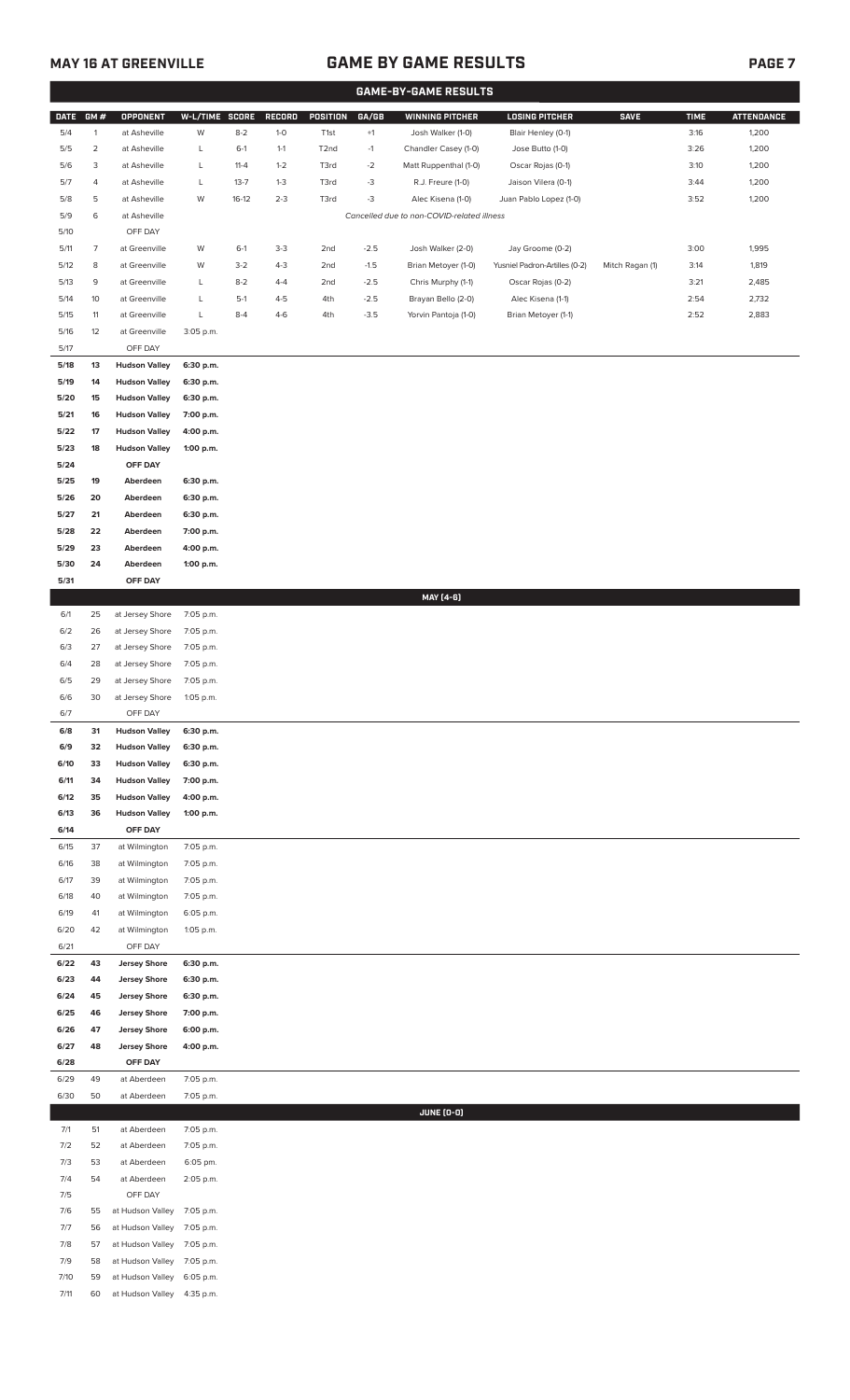# **MAY 16 AT GREENVILLE GAME-BY-GAME PAGE 8**

| <b>DATE</b> | GM#    | OPPONENT                   | W-L/TIME SCORE | GA/GB<br>RECORD<br>POSITION | <b>WINNING PITCHER</b> | <b>LOSING PITCHER</b> | <b>SAVE</b> | <b>TIME</b> | <b>ATTENDANCE</b> |
|-------------|--------|----------------------------|----------------|-----------------------------|------------------------|-----------------------|-------------|-------------|-------------------|
| 7/12        |        | OFF DAY                    |                |                             |                        |                       |             |             |                   |
| 7/13        | 61     | <b>Jersey Shore</b>        | 6:30 p.m.      |                             |                        |                       |             |             |                   |
| 7/14        | 62     | <b>Jersey Shore</b>        | 6:30 p.m.      |                             |                        |                       |             |             |                   |
| 7/15        | 63     | <b>Jersey Shore</b>        | 6:30 p.m.      |                             |                        |                       |             |             |                   |
|             |        |                            |                |                             |                        |                       |             |             |                   |
| 7/16        | 64     | <b>Jersey Shore</b>        | 7:00 p.m.      |                             |                        |                       |             |             |                   |
| 7/17        | 65     | <b>Jersey Shore</b>        | 6:00 p.m.      |                             |                        |                       |             |             |                   |
| 7/18        | 66     | <b>Jersey Shore</b>        | 4:00 p.m.      |                             |                        |                       |             |             |                   |
| 7/19        |        | OFF DAY                    |                |                             |                        |                       |             |             |                   |
| 7/20        | 67     | Wilmington                 | 6:30 p.m.      |                             |                        |                       |             |             |                   |
| 7/21        | 68     | Wilmington                 | 6:30 p.m.      |                             |                        |                       |             |             |                   |
|             |        |                            |                |                             |                        |                       |             |             |                   |
| 7/22        | 69     | Wilmington                 | 6:30 p.m.      |                             |                        |                       |             |             |                   |
| 7/23        | 70     | Wilmington                 | 7:00 p.m.      |                             |                        |                       |             |             |                   |
| 7/24        | 71     | Wilmington                 | 6:00 p.m.      |                             |                        |                       |             |             |                   |
| 7/25        | 72     | Wilmington                 | 4:00 p.m.      |                             |                        |                       |             |             |                   |
| 7/26        |        | OFF DAY                    |                |                             |                        |                       |             |             |                   |
| 7/27        | $73\,$ | at Jersey Shore            | 7:05 p.m.      |                             |                        |                       |             |             |                   |
| 7/28        | 74     | at Jersey Shore            | 7:05 p.m.      |                             |                        |                       |             |             |                   |
|             |        |                            |                |                             |                        |                       |             |             |                   |
| 7/29        | 75     | at Jersey Shore            | 7:05 p.m.      |                             |                        |                       |             |             |                   |
| 7/30        | 76     | at Jersey Shore            | 7:05 p.m.      |                             |                        |                       |             |             |                   |
| 7/31        | 77     | at Jersey Shore            | 7:05 p.m.      |                             |                        |                       |             |             |                   |
|             |        |                            |                |                             | JULY (0-0)             |                       |             |             |                   |
| 8/1         | 78     | at Jersey Shore            | 1:05 p.m.      |                             |                        |                       |             |             |                   |
| 8/2         |        | OFF DAY                    |                |                             |                        |                       |             |             |                   |
| 8/3         | 79     | <b>Hudson Valley</b>       | 6:30 p.m.      |                             |                        |                       |             |             |                   |
|             |        |                            |                |                             |                        |                       |             |             |                   |
| 8/4         | 80     | <b>Hudson Valley</b>       | 6:30 p.m.      |                             |                        |                       |             |             |                   |
| 8/5         | 81     | <b>Hudson Valley</b>       | 6:30 p.m.      |                             |                        |                       |             |             |                   |
| 8/6         | 82     | <b>Hudson Valley</b>       | 7:00 p.m.      |                             |                        |                       |             |             |                   |
| 8/7         | 83     | <b>Hudson Valley</b>       | 6:00 p.m.      |                             |                        |                       |             |             |                   |
| 8/8         | 84     | <b>Hudson Valley</b>       | 4:00 p.m.      |                             |                        |                       |             |             |                   |
| 8/9         |        | OFF DAY                    |                |                             |                        |                       |             |             |                   |
| 8/10        | 85     | at Wilmington              | 7:05 p.m.      |                             |                        |                       |             |             |                   |
|             |        |                            |                |                             |                        |                       |             |             |                   |
| 8/11        | 86     | at Wilmington              | 7:05 p.m.      |                             |                        |                       |             |             |                   |
| 8/12        | 87     | at Wilmington              | 7:05 p.m.      |                             |                        |                       |             |             |                   |
| 8/13        | 88     | at Wilmington              | 7:05 p.m.      |                             |                        |                       |             |             |                   |
| 8/14        | 89     | at Wilmington              | 6:05 p.m.      |                             |                        |                       |             |             |                   |
| 8/15        | 90     | at Wilmington              | 1:05 p.m.      |                             |                        |                       |             |             |                   |
| 8/16        |        | OFF DAY                    |                |                             |                        |                       |             |             |                   |
| 8/17        | 91     | at Hudson Valley 7:05 p.m. |                |                             |                        |                       |             |             |                   |
|             |        |                            |                |                             |                        |                       |             |             |                   |
| 8/18        | 92     | at Hudson Valley 7:05 p.m. |                |                             |                        |                       |             |             |                   |
| 8/19        | 93     | at Hudson Valley 7:05 p.m. |                |                             |                        |                       |             |             |                   |
| 8/20        | 94     | at Hudson Valley           | 7:05 p.m.      |                             |                        |                       |             |             |                   |
| 8/21        | 95     | at Hudson Valley           | 6:05 p.m.      |                             |                        |                       |             |             |                   |
| 8/22        | 96     | at Hudson Valley           | 4:35 p.m.      |                             |                        |                       |             |             |                   |
| 8/23        |        | OFF DAY                    |                |                             |                        |                       |             |             |                   |
| 8/24        | 97     | Aberdeen                   | 6:30 p.m.      |                             |                        |                       |             |             |                   |
|             |        |                            |                |                             |                        |                       |             |             |                   |
| 8/25        | 98     | Aberdeen                   | 6:30 p.m.      |                             |                        |                       |             |             |                   |
| 8/26        | 99     | Aberdeen                   | 6:30 p.m.      |                             |                        |                       |             |             |                   |
| 8/27        | 100    | Aberdeen                   | 7:00 p.m.      |                             |                        |                       |             |             |                   |
| 8/28        | 101    | Aberdeen                   | 6:00 p.m.      |                             |                        |                       |             |             |                   |
| 8/29        | 102    | Aberdeen                   | 4:00 p.m.      |                             |                        |                       |             |             |                   |
| 8/30        |        | OFF DAY                    |                |                             |                        |                       |             |             |                   |
| 8/31        | 103    | Wilmington                 | 6:30 p.m.      |                             |                        |                       |             |             |                   |
|             |        |                            |                |                             | AUGUST (0-0)           |                       |             |             |                   |
|             |        |                            |                |                             |                        |                       |             |             |                   |
| 9/1         | 104    | Wilmington                 | 6:30 p.m.      |                             |                        |                       |             |             |                   |
| 9/2         | 105    | Wilmington                 | 6:30 p.m.      |                             |                        |                       |             |             |                   |
| 9/3         | 106    | Wilmington                 | 7:00 p.m.      |                             |                        |                       |             |             |                   |
| 9/4         | 107    | Wilmington                 | 6:00 p.m.      |                             |                        |                       |             |             |                   |
| 9/5         | 108    | Wilmington                 | 4:00 p.m.      |                             |                        |                       |             |             |                   |
| 9/6         |        | OFF DAY                    |                |                             |                        |                       |             |             |                   |
|             |        |                            |                |                             |                        |                       |             |             |                   |
| 9/7         | 109    | at Hudson Valley           | 7:05 p.m.      |                             |                        |                       |             |             |                   |
| 9/8         | 110    | at Hudson Valley           | 7:05 p.m.      |                             |                        |                       |             |             |                   |
| 9/9         | 111    | at Hudson Valley           | 7:05 p.m.      |                             |                        |                       |             |             |                   |
| 9/10        | 112    | at Hudson Valley           | 7:05 p.m.      |                             |                        |                       |             |             |                   |
| 9/11        | 113    | at Hudson Valley           | 6:05 p.m.      |                             |                        |                       |             |             |                   |
| 9/12        | 114    | at Hudson Valley           | 4:35 p.m.      |                             |                        |                       |             |             |                   |
| 9/13        |        | OFF DAY                    |                |                             |                        |                       |             |             |                   |
|             |        |                            |                |                             |                        |                       |             |             |                   |
| 9/14        | 115    | <b>Jersey Shore</b>        | 6:30 p.m.      |                             |                        |                       |             |             |                   |
| 9/15        | 116    | <b>Jersey Shore</b>        | 6:30 p.m.      |                             |                        |                       |             |             |                   |
| 9/16        | 117    | <b>Jersey Shore</b>        | 6:30 p.m.      |                             |                        |                       |             |             |                   |
| 9/17        | 118    | <b>Jersey Shore</b>        | 7:00 p.m.      |                             |                        |                       |             |             |                   |
| 9/18        | 119    | <b>Jersey Shore</b>        | 4:00 p.m.      |                             |                        |                       |             |             |                   |
| 9/19        | 120    | <b>Jersey Shore</b>        | 1:00 p.m.      |                             |                        |                       |             |             |                   |

**SEPTEMBER (0-0)**